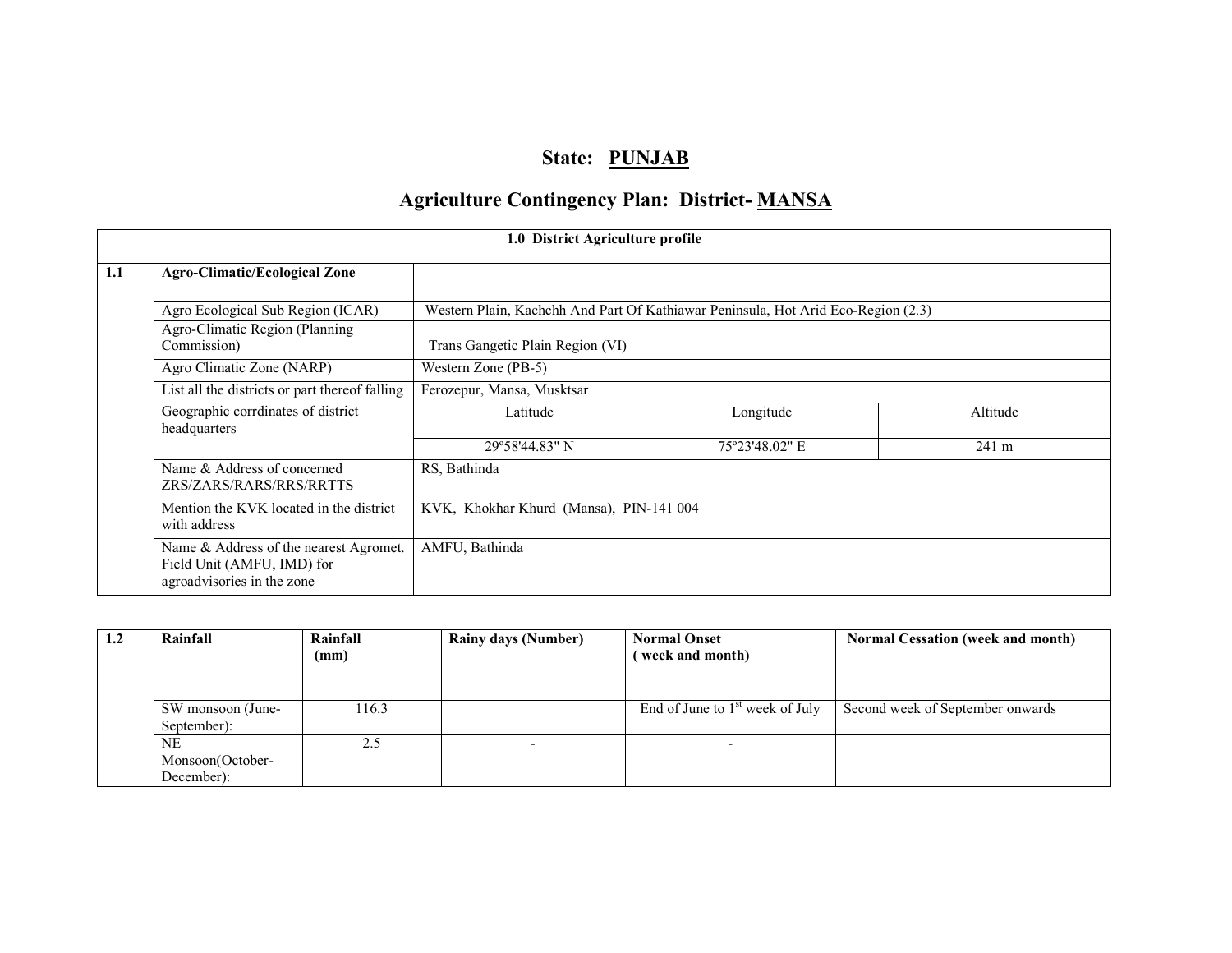|     | Winter (Jan-                 | 22.2  |     |                            |
|-----|------------------------------|-------|-----|----------------------------|
|     | February)                    |       |     |                            |
| 1.5 | <b>Agricultural land use</b> |       |     | <b>Cropping Intensity%</b> |
|     | Net sown area                |       | 190 | 194                        |
|     | Area sown more than once     |       | 179 |                            |
|     | Gross sown area              |       | 369 |                            |
|     | Summer (March-May)           | 12.8  |     |                            |
|     | Annual:                      | 153.8 |     |                            |

| 1.3 | Land use pattern<br>of the district | <b>Total</b><br>geographic<br>al area | Cultivable<br>area | <b>Forests</b> | Land<br>under non-<br>agriculture<br>use | Permanent<br><b>pastures</b> | <b>Cultivable</b><br>waste land | Land<br>under<br>misc.<br>tree<br>crops & | <b>Barren</b><br>and<br>uncultur<br>able<br>land | Current<br>fallows | Other<br>fallows |
|-----|-------------------------------------|---------------------------------------|--------------------|----------------|------------------------------------------|------------------------------|---------------------------------|-------------------------------------------|--------------------------------------------------|--------------------|------------------|
|     |                                     |                                       |                    |                |                                          |                              |                                 | grooves                                   |                                                  |                    |                  |
|     | Area $(000 \text{ ha})$             | 219                                   | 190                |                |                                          |                              |                                 |                                           |                                                  |                    |                  |

| 1.4 | <b>Major Soil types</b>     | Area ('000ha) | % Area of total geographical area |  |  |
|-----|-----------------------------|---------------|-----------------------------------|--|--|
|     |                             |               |                                   |  |  |
|     | Alluvial plains             | 184.2         | 84.0                              |  |  |
|     | Sand dunes                  | 17.6          | 8.0                               |  |  |
|     | Basin                       | 3.0           | . .                               |  |  |
|     | Alluvial plains (Low lying) | 14.3          | 0.J                               |  |  |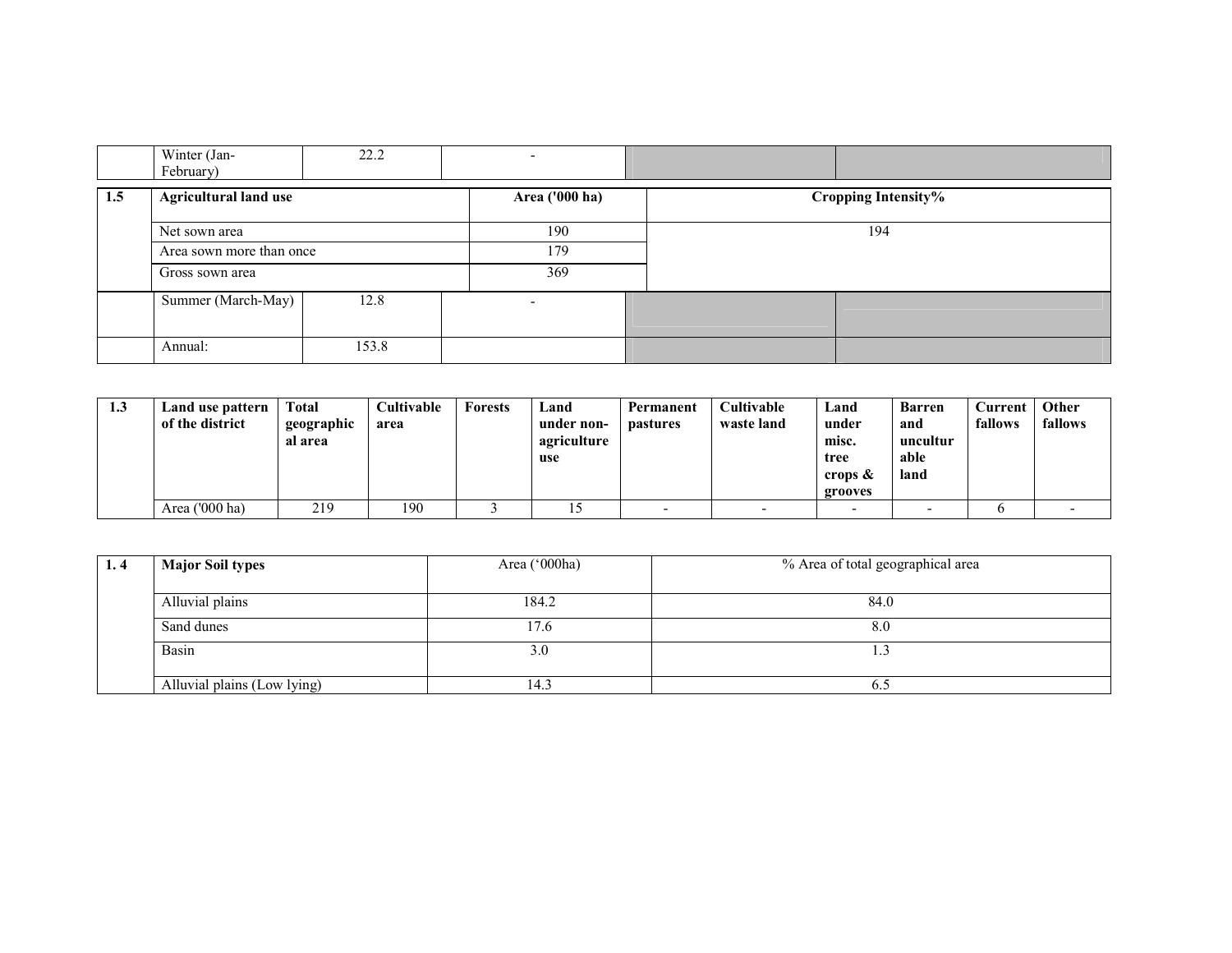| 1.6 | <b>Irrigation</b>                                                                                          |                             | Area ('000'ha)           |                                                                                                                       |                                                                                                |  |  |  |
|-----|------------------------------------------------------------------------------------------------------------|-----------------------------|--------------------------|-----------------------------------------------------------------------------------------------------------------------|------------------------------------------------------------------------------------------------|--|--|--|
|     | Net irrigated area                                                                                         | 190                         |                          |                                                                                                                       |                                                                                                |  |  |  |
|     | Gross irrigated area                                                                                       | 365.2                       |                          |                                                                                                                       |                                                                                                |  |  |  |
|     | Rainfed area                                                                                               |                             | $\blacksquare$           |                                                                                                                       |                                                                                                |  |  |  |
|     | <b>Sources of Irrigation</b>                                                                               | Number                      | Area ('000 ha)           |                                                                                                                       | Percentage of total irrigated area                                                             |  |  |  |
|     | Canals                                                                                                     |                             | 96                       |                                                                                                                       | 51                                                                                             |  |  |  |
|     | Tanks                                                                                                      | $\overline{\phantom{a}}$    | $\blacksquare$           |                                                                                                                       | $\overline{\phantom{a}}$                                                                       |  |  |  |
|     | Open wells                                                                                                 |                             | $\overline{\phantom{a}}$ |                                                                                                                       |                                                                                                |  |  |  |
|     | Bore wells (Tubewells)                                                                                     | 26123                       | 94                       |                                                                                                                       | 49                                                                                             |  |  |  |
|     | Lift irrigation schemes                                                                                    |                             |                          |                                                                                                                       |                                                                                                |  |  |  |
|     | Micro-irrigation                                                                                           |                             |                          |                                                                                                                       |                                                                                                |  |  |  |
|     | Other sources (please specify)                                                                             |                             |                          |                                                                                                                       |                                                                                                |  |  |  |
|     | <b>Total Irrigated Area</b>                                                                                |                             | 190                      |                                                                                                                       |                                                                                                |  |  |  |
|     | Pump sets                                                                                                  | 30131                       |                          |                                                                                                                       |                                                                                                |  |  |  |
|     | No. of Tractors                                                                                            | 15800                       |                          |                                                                                                                       |                                                                                                |  |  |  |
|     | Groundwater availability and use* (Data<br>source: State/Central Ground water<br><b>Department /Board)</b> | No. of blocks/Tehsils       | $(\%)$ area              |                                                                                                                       | Quality of water (specify the problem such as<br>high levels of arsenic, fluoride, saline etc) |  |  |  |
|     | Over exploited                                                                                             | 5                           | 100%                     |                                                                                                                       |                                                                                                |  |  |  |
|     | Critical                                                                                                   | $\overline{\phantom{a}}$    | $\overline{\phantom{a}}$ |                                                                                                                       |                                                                                                |  |  |  |
|     | Semi-critical                                                                                              |                             | ۰                        |                                                                                                                       |                                                                                                |  |  |  |
|     | Safe                                                                                                       | $\overline{a}$              | $\blacksquare$           |                                                                                                                       |                                                                                                |  |  |  |
|     | Wastewater availability and use                                                                            | $\overline{a}$              | $\overline{a}$           |                                                                                                                       |                                                                                                |  |  |  |
|     | Ground water quality                                                                                       | Not suitable for irrigation |                          | <b>Salinity</b> (EC > 3000 $\mu$ S/cm at 25 ° C),<br>Fluoride (>1.5 mg/l), Iron (>1.0 mg/l),<br>Nitrate $($ >45 mg/l) |                                                                                                |  |  |  |
|     | *over-exploited: groundwater utilization > 100%; critical: 90-100%; semi-critical: 70-90%; safe: <70%      |                             |                          |                                                                                                                       |                                                                                                |  |  |  |
| 1.7 | Area under major field crops<br>$(900)$ ha)                                                                | <b>Kharif irrigated</b>     | Rabi irrigated           | <b>Summer</b>                                                                                                         | <b>Total</b>                                                                                   |  |  |  |
|     | <b>Crop</b>                                                                                                |                             |                          |                                                                                                                       |                                                                                                |  |  |  |
|     | Cotton                                                                                                     | 90                          | $\overline{\phantom{0}}$ | $\overline{\phantom{0}}$                                                                                              | 90                                                                                             |  |  |  |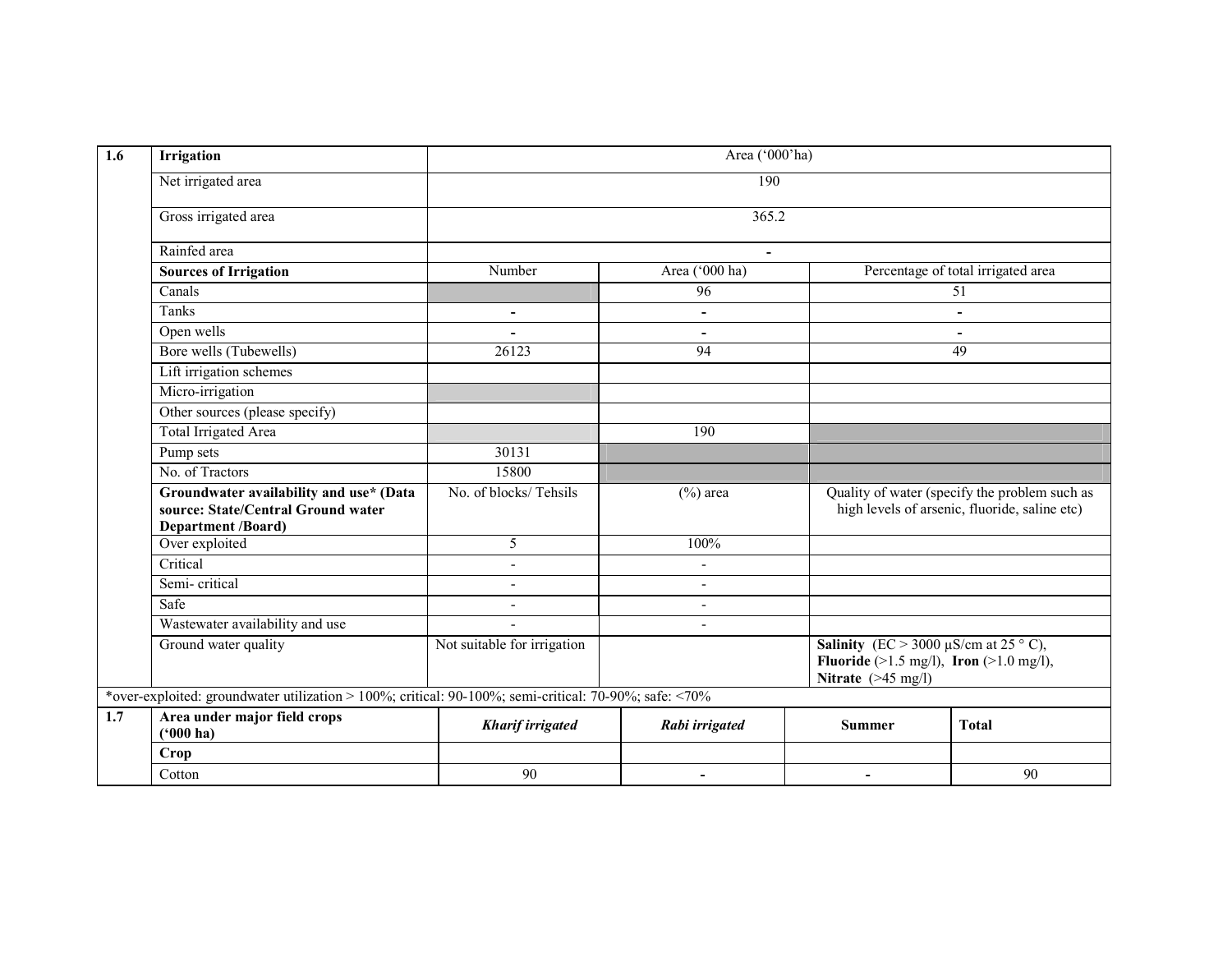| Rice                                 | 71                       | $\overline{\phantom{a}}$ | ۰. | 71  |  |  |
|--------------------------------------|--------------------------|--------------------------|----|-----|--|--|
| Moong                                | 0.5                      |                          | ۰. |     |  |  |
| Wheat                                | ۰.                       | 169                      | ۰  | 169 |  |  |
| Rapeseed & Mustard                   | $\overline{\phantom{a}}$ | 2.0                      | ٠  | 2.0 |  |  |
| Barley                               | $\sim$                   | 1.0                      | ۰  | 1.0 |  |  |
| Horticulture crops                   |                          | Area ('000 ha)           |    |     |  |  |
| <b>Fruits</b>                        | <b>Total</b>             |                          |    |     |  |  |
| Citrus                               | 0.5                      |                          |    |     |  |  |
| $\overline{2}$<br>Grapes             |                          | 0.5                      |    |     |  |  |
| Guava<br>3                           | 0.1                      |                          |    |     |  |  |
| Ber<br>4.                            | 0.1                      |                          |    |     |  |  |
| 5<br>Peach                           | 0.006                    |                          |    |     |  |  |
| Others (Amla, Pappaya, Karonda etc.) | 0.002                    |                          |    |     |  |  |

| Vegetable crops                     | Area ('000 ha)           |
|-------------------------------------|--------------------------|
|                                     | <b>Total</b>             |
| Potato                              | 0.1                      |
| Onion                               | 0.04                     |
| Winter vegetables                   | 0.2                      |
| Summer vegetables                   | 0.2                      |
| Root crops                          | 0.2                      |
| <b>Sericulture</b>                  | $\overline{\phantom{0}}$ |
| <b>Medicinal and Aromatic crops</b> | $\overline{\phantom{0}}$ |
| <b>Plantation crops</b>             | $\overline{\phantom{0}}$ |
| Grazing lands (ha)                  | -                        |

| Fodder crops (2007-08) |         | Area ('000 ha) |
|------------------------|---------|----------------|
| Kharif                 | Rabi    | <b>Total</b>   |
| Maize                  | Barseem |                |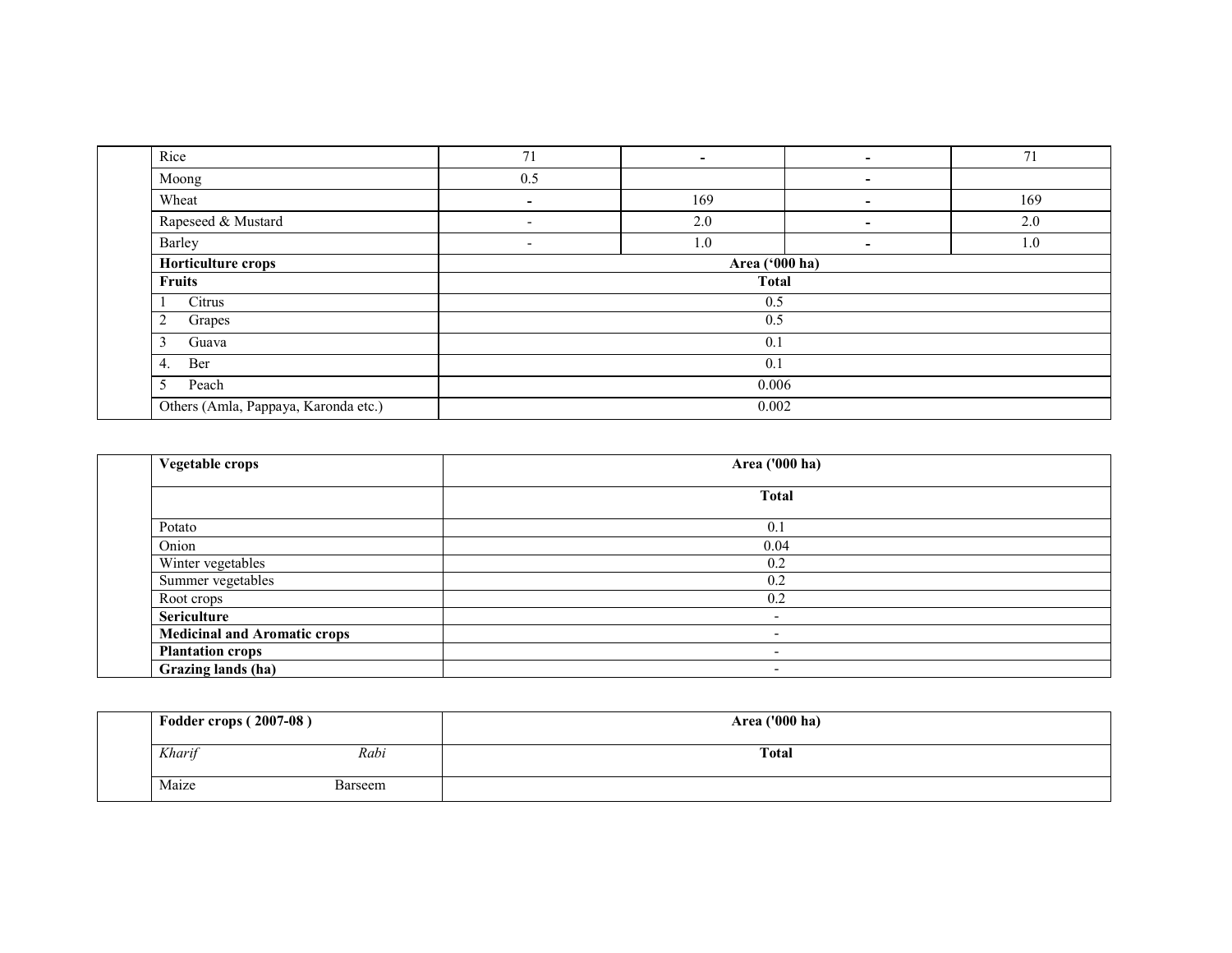| Jowar              | Jawi          |     |
|--------------------|---------------|-----|
| Bajra              | Rayi grass    |     |
| Cowpea             | Lucerne       |     |
| Makkchari          | Japense grass |     |
| Total Fodder crops |               | ر . |

| 1.8  | Livestock (in number)                                       |                        | Male $(900)$ |                    | Female ('000)                            |                                                          | <b>Total ('000)</b>                            |  |
|------|-------------------------------------------------------------|------------------------|--------------|--------------------|------------------------------------------|----------------------------------------------------------|------------------------------------------------|--|
|      | Non descriptive Cattle (local low yielding)                 |                        | 19.3         |                    | 17.6                                     |                                                          | 37.2                                           |  |
|      | Crossbred cattle                                            |                        | 3.8          |                    | 14.6                                     |                                                          | 18.4                                           |  |
|      | Non descriptive Buffaloes (local low yielding)              |                        | 0.4          |                    | 2.8                                      |                                                          | 3.1                                            |  |
|      | <b>Graded Buffaloes</b>                                     |                        | 26.1         |                    | 203.8                                    |                                                          | 229.9                                          |  |
|      | Goat                                                        |                        | 4.5          |                    | 13.9                                     |                                                          | 18.4                                           |  |
|      | Sheep                                                       |                        | 4.1          |                    | 14.4                                     |                                                          | 18.6                                           |  |
|      | Others Equine (Horse &Pony)                                 |                        | 0.8          |                    | 0.4                                      |                                                          | 1.2                                            |  |
|      | Commercial dairy farms (Number)                             |                        |              |                    |                                          | $\overline{a}$                                           |                                                |  |
| 1.9  | Poultry                                                     |                        | No. of farms |                    |                                          | Total No. of birds ('000)                                |                                                |  |
|      | Commercial                                                  |                        | 43           |                    |                                          | 207.6                                                    |                                                |  |
|      | Backyard                                                    |                        |              |                    |                                          | 9.4                                                      |                                                |  |
| 1.10 | Fisheries (Data source: Chief Planning Officer of district) |                        |              |                    |                                          |                                                          |                                                |  |
|      | A. Capture                                                  |                        |              |                    |                                          |                                                          |                                                |  |
|      | i) Marine (Data Source: Fisheries<br>Department)            | No. of fishermen       | <b>Boats</b> |                    | <b>Nets</b>                              |                                                          | <b>Storage facilities</b><br>(Ice plants etc.) |  |
|      |                                                             |                        | Mechanized   | Non-<br>mechanized | Mechanized<br>(Trawl nets.<br>Gill nets) | Non-mechanized<br>(Shore Seines, Stake<br>$&$ trap nets) |                                                |  |
|      |                                                             |                        |              |                    |                                          |                                                          |                                                |  |
|      | ii) Inland (Data Source: Fisheries                          | No. Farmer owned ponds |              |                    | <b>No. of Reservoirs</b>                 |                                                          | No. of village tanks                           |  |
|      | Department)                                                 | 45                     |              |                    | $\blacksquare$                           |                                                          | 468                                            |  |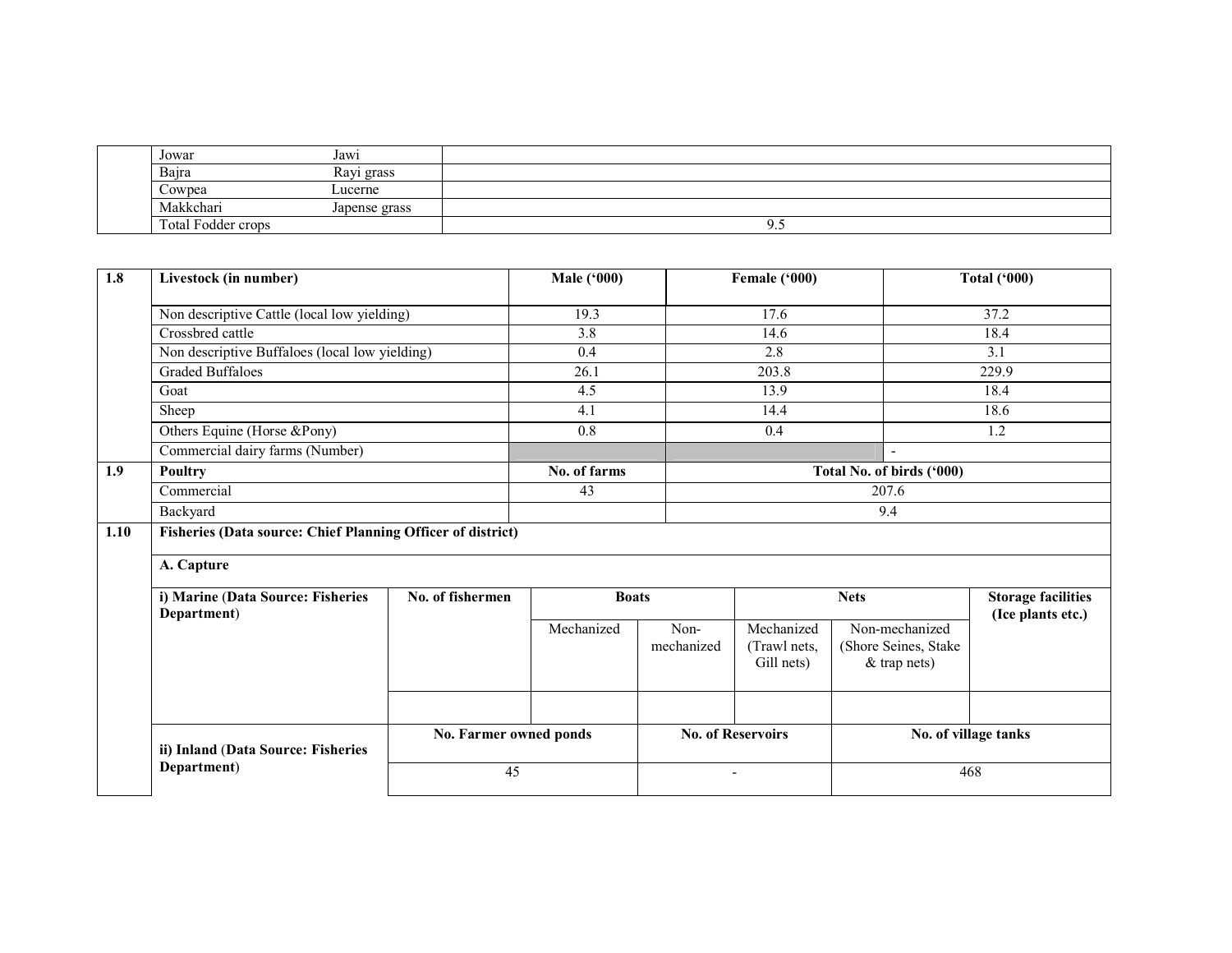| <b>B.</b> Culture                                                       |                        |              |                        |
|-------------------------------------------------------------------------|------------------------|--------------|------------------------|
|                                                                         | Water Spread Area (ha) | Yield (t/ha) | Production ('000 tons) |
| i) Brackish water (Data Source: MPEDA/<br><b>Fisheries Department</b> ) | 639.7                  | 6.4          | 4.1                    |
| ii) Fresh water (Data Source: Fisheries<br>Department)                  |                        |              |                        |

### Production and Productivity of major crops (2008-2009)

| 1.11                                                                             | Name of crop               | Kharif                                   |                          | Rabi                              |                          | <b>Summer</b>            |                          | <b>Total</b>                           |                          | Crop<br>residue as<br>fodder (000<br>tons) |
|----------------------------------------------------------------------------------|----------------------------|------------------------------------------|--------------------------|-----------------------------------|--------------------------|--------------------------|--------------------------|----------------------------------------|--------------------------|--------------------------------------------|
|                                                                                  |                            | <b>Production</b><br>$(1000 \text{ Mt})$ | Productivity<br>(kg/ha)  | Production<br>$(1000 \text{ Mt})$ | Productivity<br>(kg/ha)  | Production<br>('000 Mt)  | Productivi<br>ty (kg/ha) | Productio<br>n ('000<br>M <sub>t</sub> | Productivity<br>(kg/ha)  |                                            |
| $\mathbf{1}$ .                                                                   | Cotton                     | *366                                     | 571                      | $\overline{\phantom{a}}$          | $\overline{\phantom{a}}$ | ٠                        | $\overline{\phantom{0}}$ | $\overline{\phantom{0}}$               |                          | $\overline{\phantom{0}}$                   |
| 2.                                                                               | Rice                       | 296                                      | 4168                     | $\overline{\phantom{a}}$          | $\blacksquare$           | $\overline{\phantom{a}}$ | $\overline{\phantom{a}}$ | $\overline{\phantom{0}}$               |                          | $\overline{\phantom{a}}$                   |
| 3.                                                                               | Wheat                      | $\overline{\phantom{a}}$                 | $\overline{\phantom{a}}$ | 791                               | 4623                     | $\blacksquare$           | $\sim$                   | $\overline{\phantom{a}}$               | $\overline{\phantom{a}}$ | $\overline{\phantom{0}}$                   |
| 4.                                                                               | Potato                     | $\blacksquare$                           | $\overline{\phantom{a}}$ | 4.1                               | 20714                    | $\blacksquare$           | $\overline{\phantom{a}}$ | $\overline{\phantom{a}}$               | $\overline{\phantom{a}}$ | $\overline{\phantom{a}}$                   |
| 5.                                                                               | Rapeseed &<br>Mustard      | $\overline{\phantom{a}}$                 | $\overline{\phantom{a}}$ | 3                                 | 1247                     | $\blacksquare$           | $\blacksquare$           | $\overline{\phantom{a}}$               | $\overline{\phantom{a}}$ | $\overline{\phantom{a}}$                   |
| Major Horticultural crops (Crops to be identified on the basis of total acreage) |                            |                                          |                          |                                   |                          |                          |                          |                                        |                          |                                            |
|                                                                                  | <b>Horticultural crops</b> |                                          |                          | Production ('000 t)               |                          |                          |                          | Productivity (kg/ha)                   |                          |                                            |
| 1.                                                                               |                            | Citrus                                   |                          |                                   | 9.8                      |                          |                          |                                        |                          |                                            |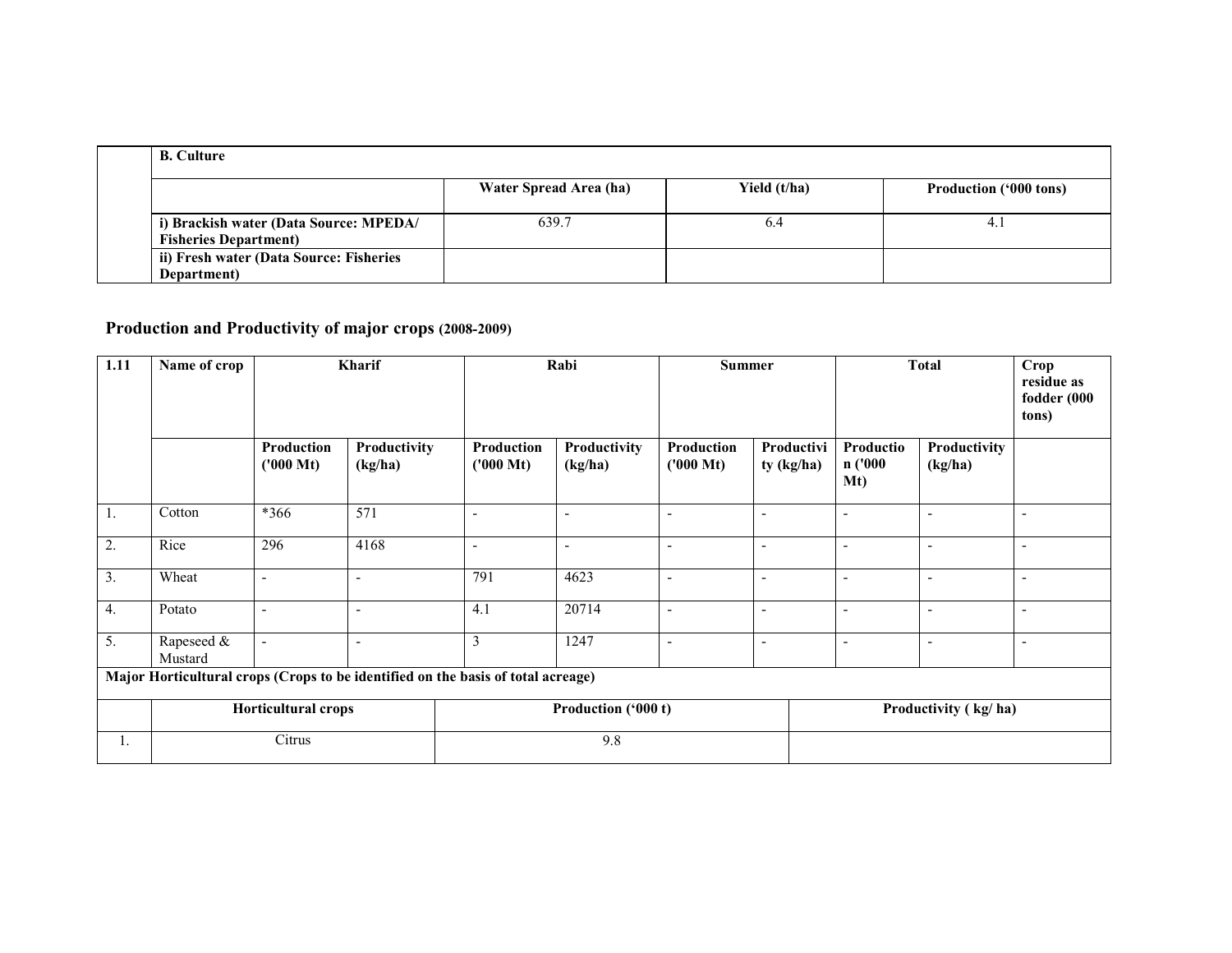| ٠.               | Grapes                               | 1.4  | 28874 |
|------------------|--------------------------------------|------|-------|
|                  |                                      |      |       |
|                  | Guava                                | 2.9  | 21714 |
|                  |                                      |      |       |
| 4.               | Ber                                  | 2.3  | 17194 |
|                  |                                      |      |       |
| <u>.</u>         | Peach                                | 0.1  | 17820 |
|                  |                                      |      |       |
| $\mathfrak{b}$ . | Others (Amla, Pappaya, Karonda etc.) | 0.02 |       |
|                  |                                      |      |       |

refers to 000 bales

| 1.12 | <b>Sowing window</b><br>(start and end of sowing period) (Specify<br>week eg. 1st week of June to 1st week of<br>July) | <b>Cotton</b>                    | Rice         | Wheat                    | Rapeseed/Mustard   |
|------|------------------------------------------------------------------------------------------------------------------------|----------------------------------|--------------|--------------------------|--------------------|
|      | Kharif-Rainfed                                                                                                         |                                  |              | ٠                        |                    |
|      | Kharif-Irrigated                                                                                                       | <b>April/May to</b><br>Oct./Nov. | June to Oct. | $\overline{\phantom{0}}$ |                    |
|      | Rabi-Rainfed                                                                                                           |                                  |              | $\overline{\phantom{0}}$ |                    |
|      | Rabi-Irrigated                                                                                                         |                                  |              | Oct./Nov. to April       | Oct./Nov. to April |

| 1.13 | What is the major contingency the district is prone | Regular | Occasional | <b>None</b> |
|------|-----------------------------------------------------|---------|------------|-------------|
|      | to? (Tick mark)                                     |         |            |             |
|      |                                                     |         |            |             |
|      | Drought                                             |         |            |             |
|      |                                                     |         |            |             |
|      | Flood                                               |         |            |             |
|      |                                                     |         |            |             |
|      | Cyclone                                             |         |            |             |
|      |                                                     |         |            |             |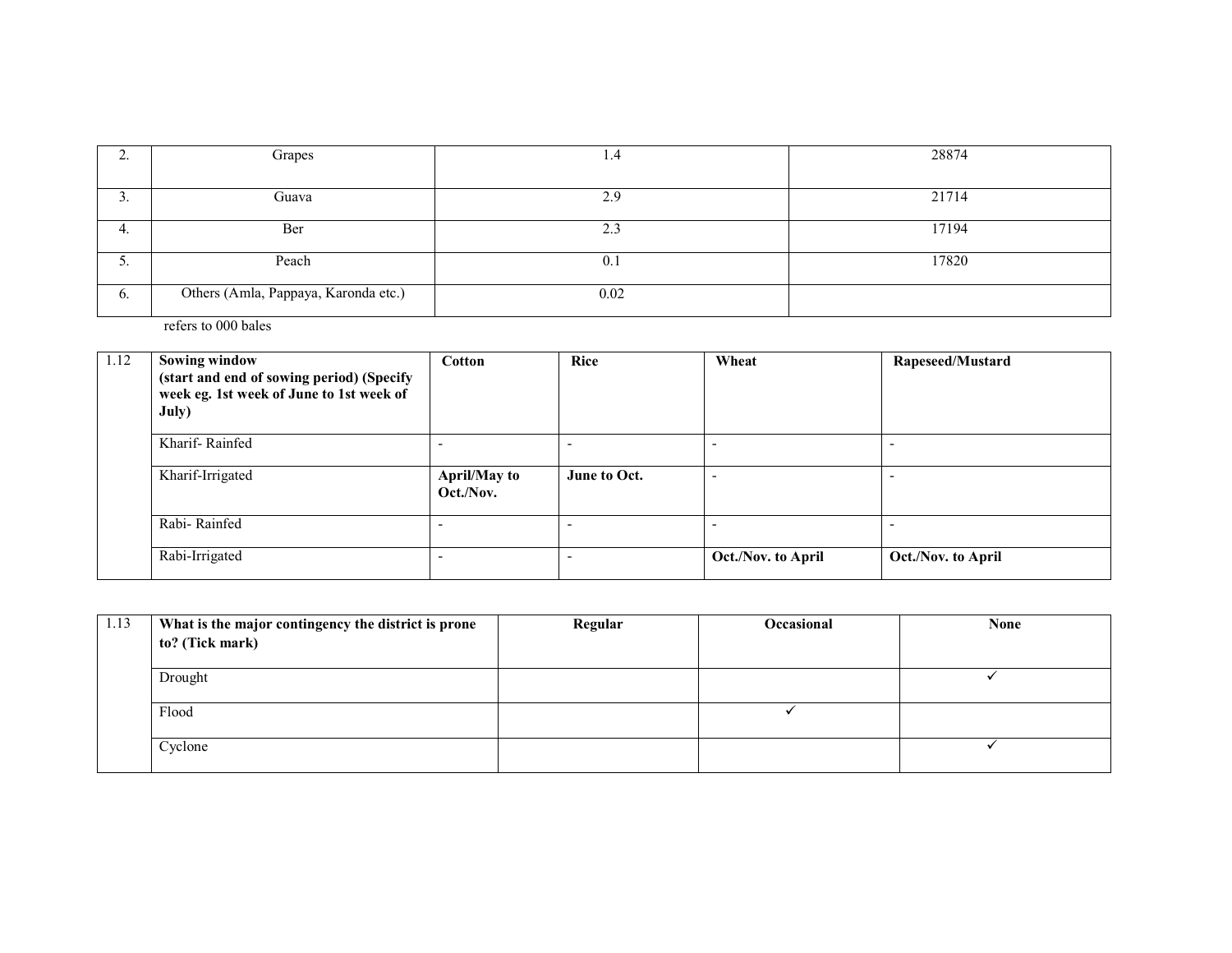| Hail storm           |  |  |
|----------------------|--|--|
| Heat wave            |  |  |
| Cold wave            |  |  |
| Frost                |  |  |
| Sea water inundation |  |  |
| Pests and diseases   |  |  |
| Others (specify)     |  |  |

| 1.14 | Include Digital maps of the district for | Location map of district with in State as Annexure I | Enclosed: Yes    |
|------|------------------------------------------|------------------------------------------------------|------------------|
|      |                                          | Mean annual rainfall as Annexure 2                   | Enclosed: Yes    |
|      |                                          | Soil map as Annexure 3                               | Enclosed<br>Y es |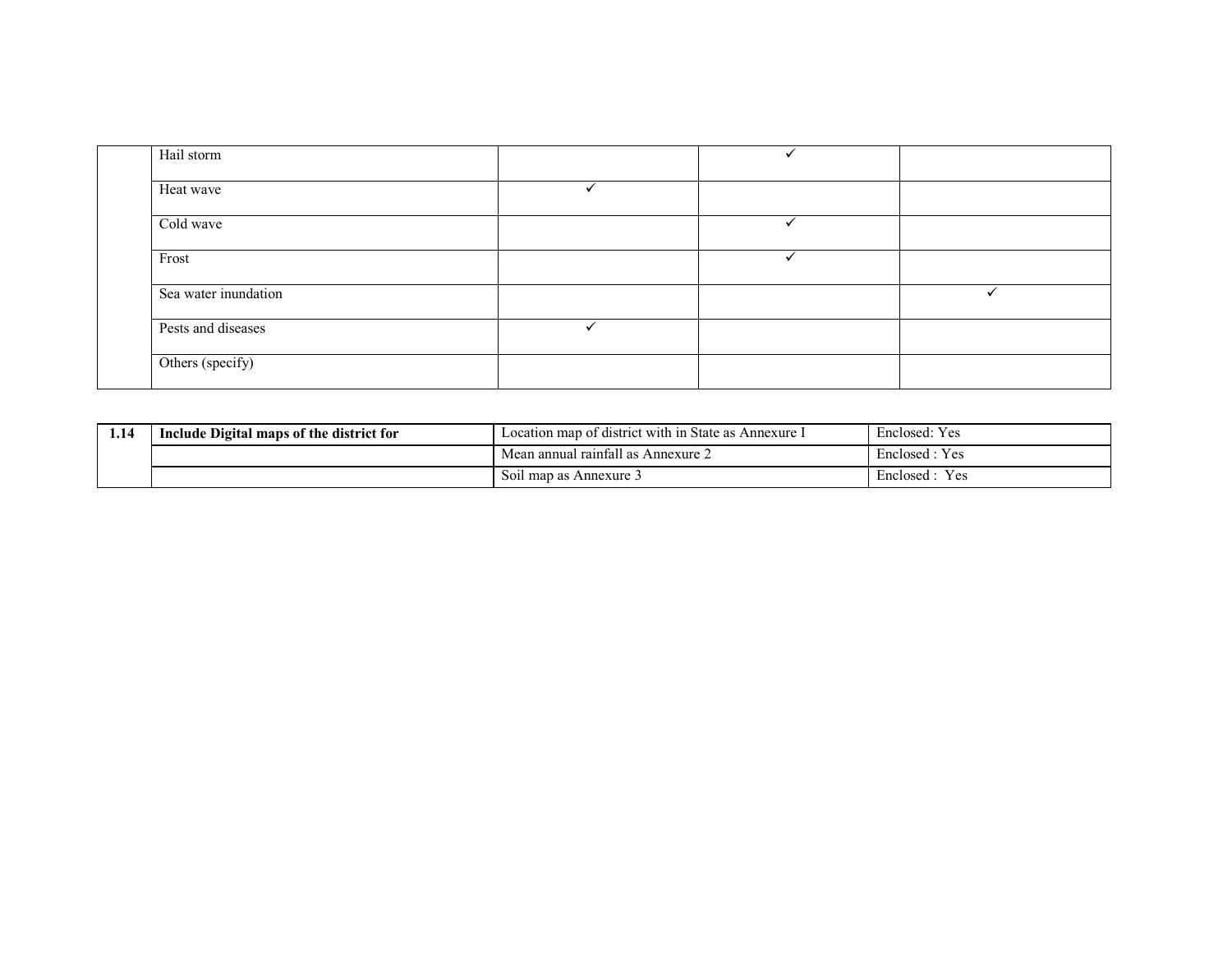#### Annexure I





Annexure I I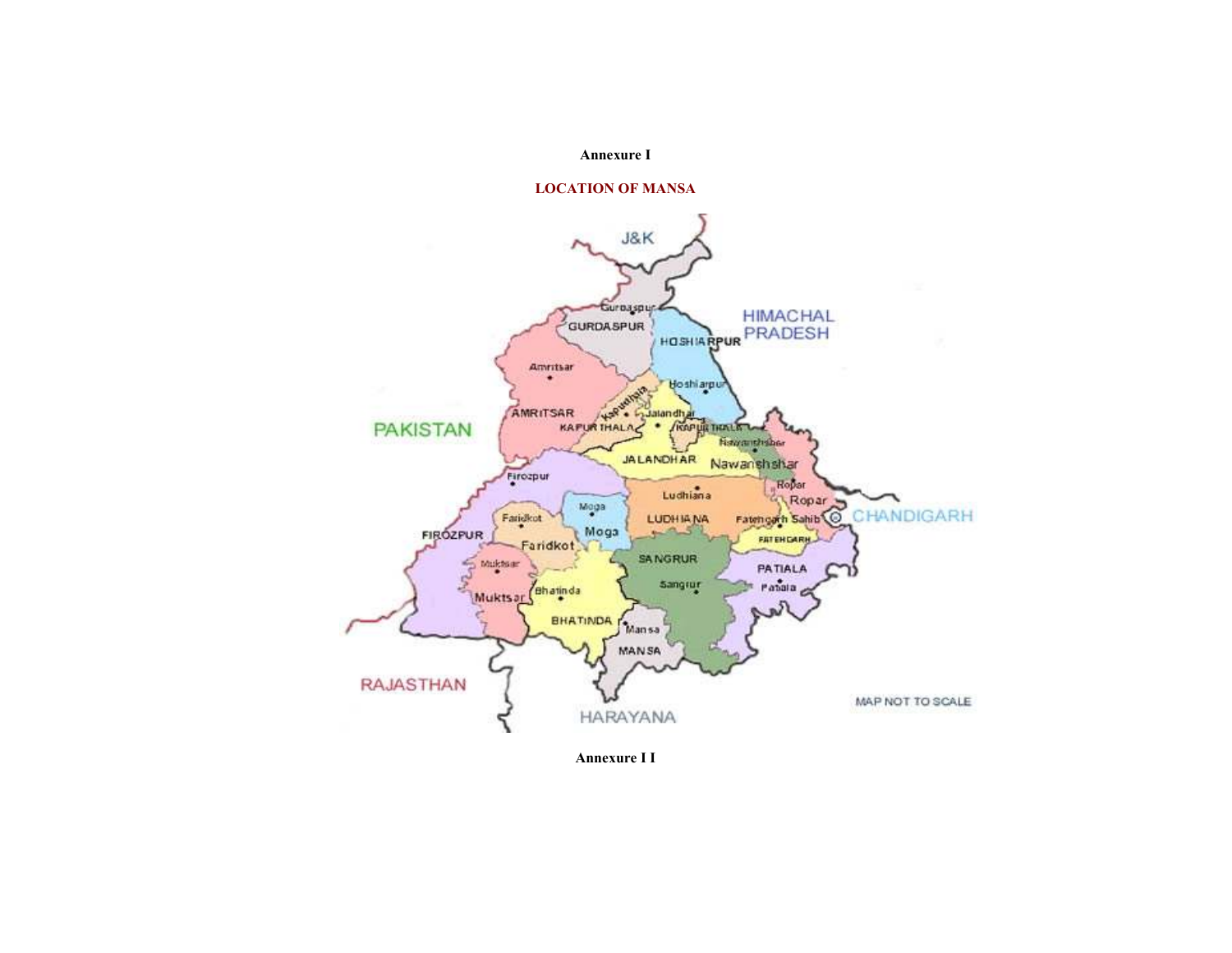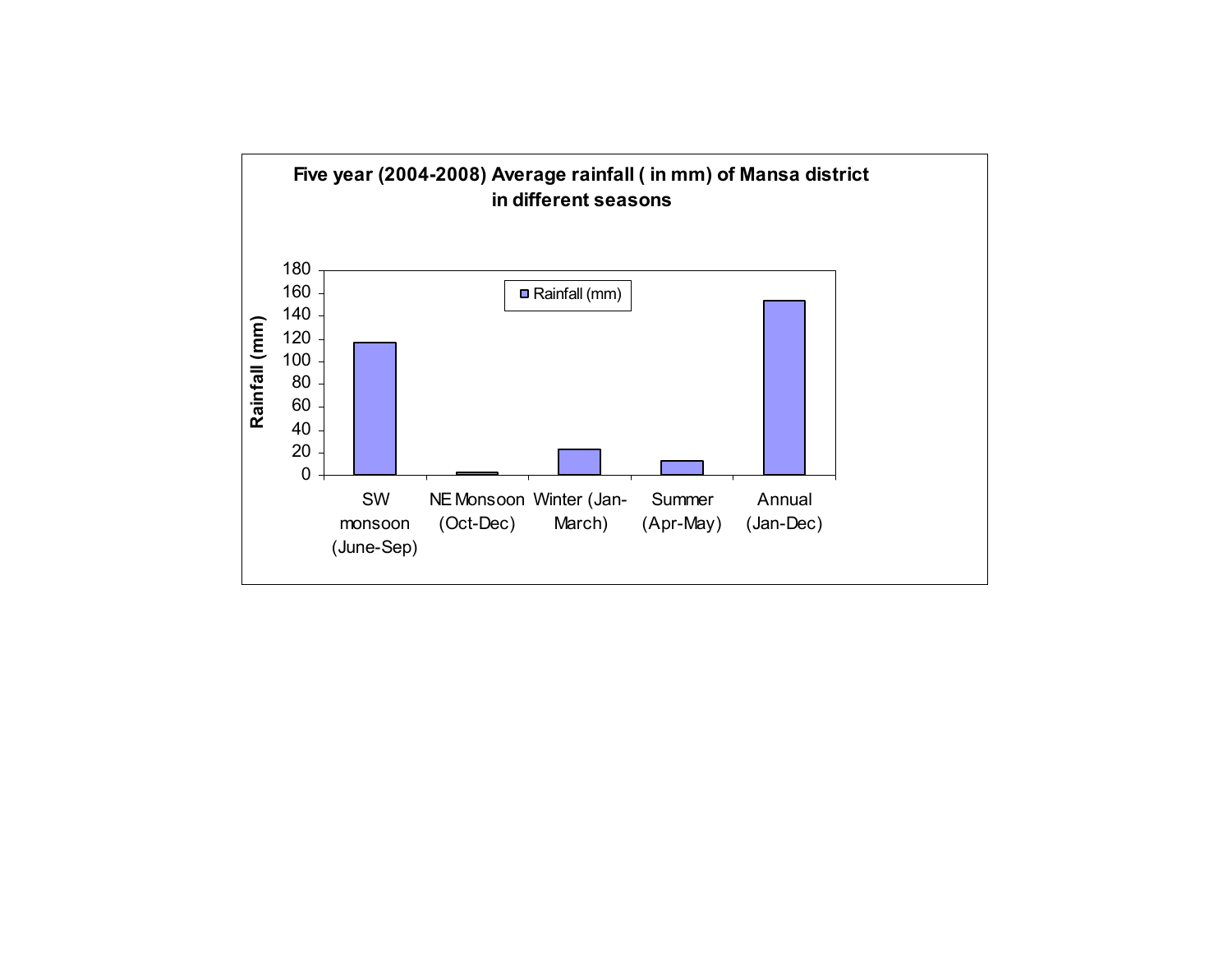

Annexure III - Soil types Map of Mansa District, Punjab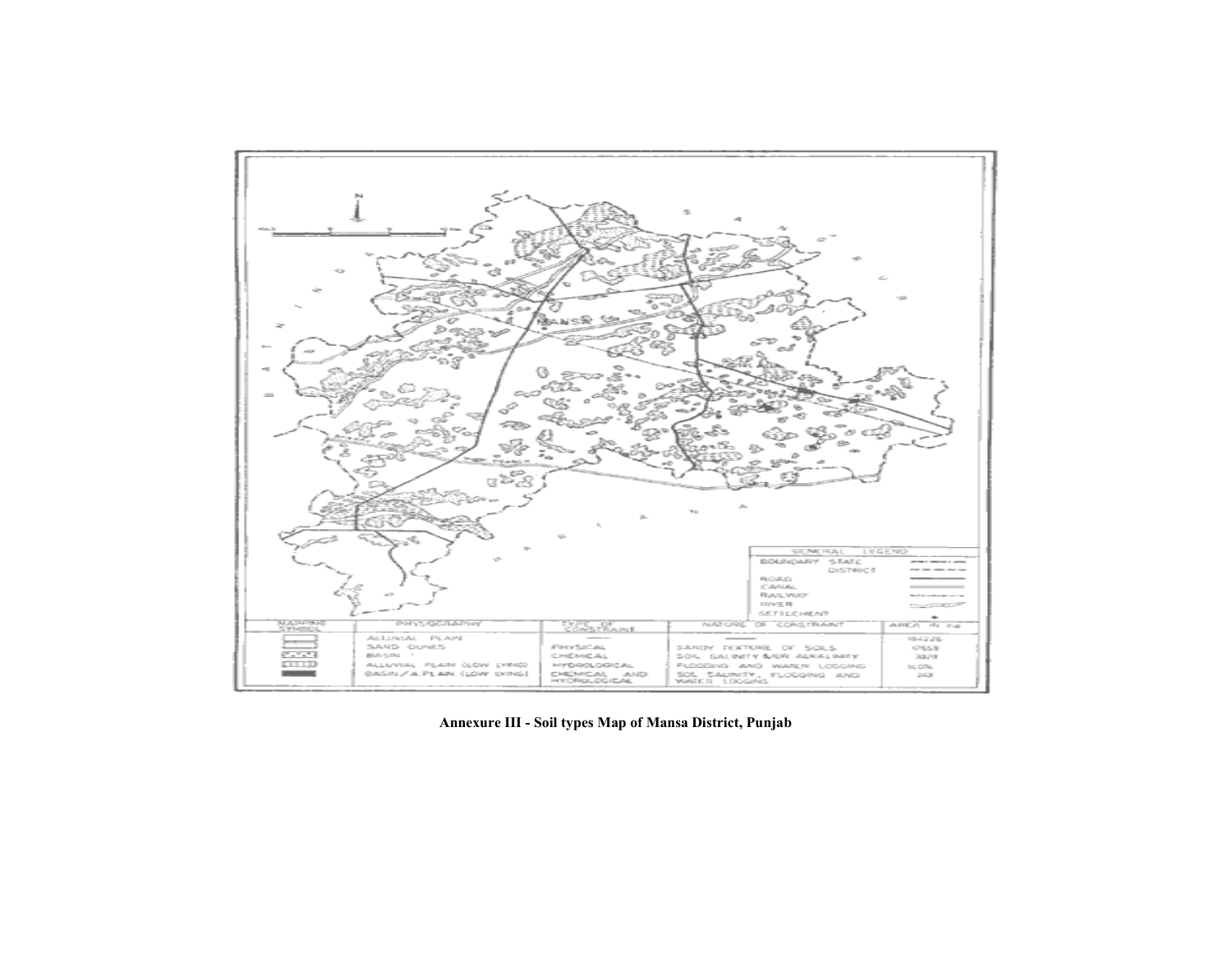#### 2.0 Strategies for weather related contingencies

### 2.1 Drought: N A

#### 2.1.1 Rainfed situation: N A

| Condition        |                      |                        |                           | <b>Suggested Contingency measures</b> |                |
|------------------|----------------------|------------------------|---------------------------|---------------------------------------|----------------|
| Early season     | <b>Major Farming</b> | Normal Crop / Cropping | Change in crop / cropping | <b>Agronomic measures</b>             | Remarks on     |
| drought (delayed | situation            | system                 | system including variety  |                                       | Implementation |
| onset)           |                      |                        |                           |                                       |                |
| Delay by 2 weeks | NA                   |                        |                           |                                       |                |
| (Specify month)  |                      |                        |                           |                                       |                |

| Condition        |                      |                                    |                         | <b>Suggested Contingency measures</b> |                |
|------------------|----------------------|------------------------------------|-------------------------|---------------------------------------|----------------|
| Early season     | <b>Major Farming</b> | <b>Normal Crop/cropping system</b> | Change in crop/cropping | <b>Agronomic measures</b>             | Remarks on     |
| drought (delayed | situation            |                                    | svstem                  |                                       | Implementation |
| onset)           |                      |                                    |                         |                                       |                |
| Delay by 4 weeks | NA                   |                                    |                         |                                       |                |
| (Specify month)  |                      |                                    |                         |                                       |                |

| Condition                                  |                                   |                                    |                                   | <b>Suggested Contingency measures</b> |                                     |
|--------------------------------------------|-----------------------------------|------------------------------------|-----------------------------------|---------------------------------------|-------------------------------------|
| Early season<br>drought (delayed<br>onset) | <b>Major Farming</b><br>situation | <b>Normal Crop/cropping system</b> | Change in crop/cropping<br>svstem | <b>Agronomic measures</b>             | <b>Remarks</b> on<br>Implementation |
| Delay by 6 weeks                           | NA                                |                                    |                                   |                                       |                                     |
| (Specify month)                            |                                   |                                    |                                   |                                       |                                     |

| Condition                                         |                                   |                                    |                                   | <b>Suggested Contingency measures</b> |                                     |
|---------------------------------------------------|-----------------------------------|------------------------------------|-----------------------------------|---------------------------------------|-------------------------------------|
| <b>Early season</b><br>drought (delayed<br>onset) | <b>Major Farming</b><br>situation | <b>Normal Crop/cropping system</b> | Change in crop/cropping<br>svstem | <b>Agronomic measures</b>             | <b>Remarks</b> on<br>Implementation |
| Delay by 8 weeks                                  | <b>NA</b>                         |                                    |                                   |                                       |                                     |
| (Specify month)                                   |                                   |                                    |                                   |                                       |                                     |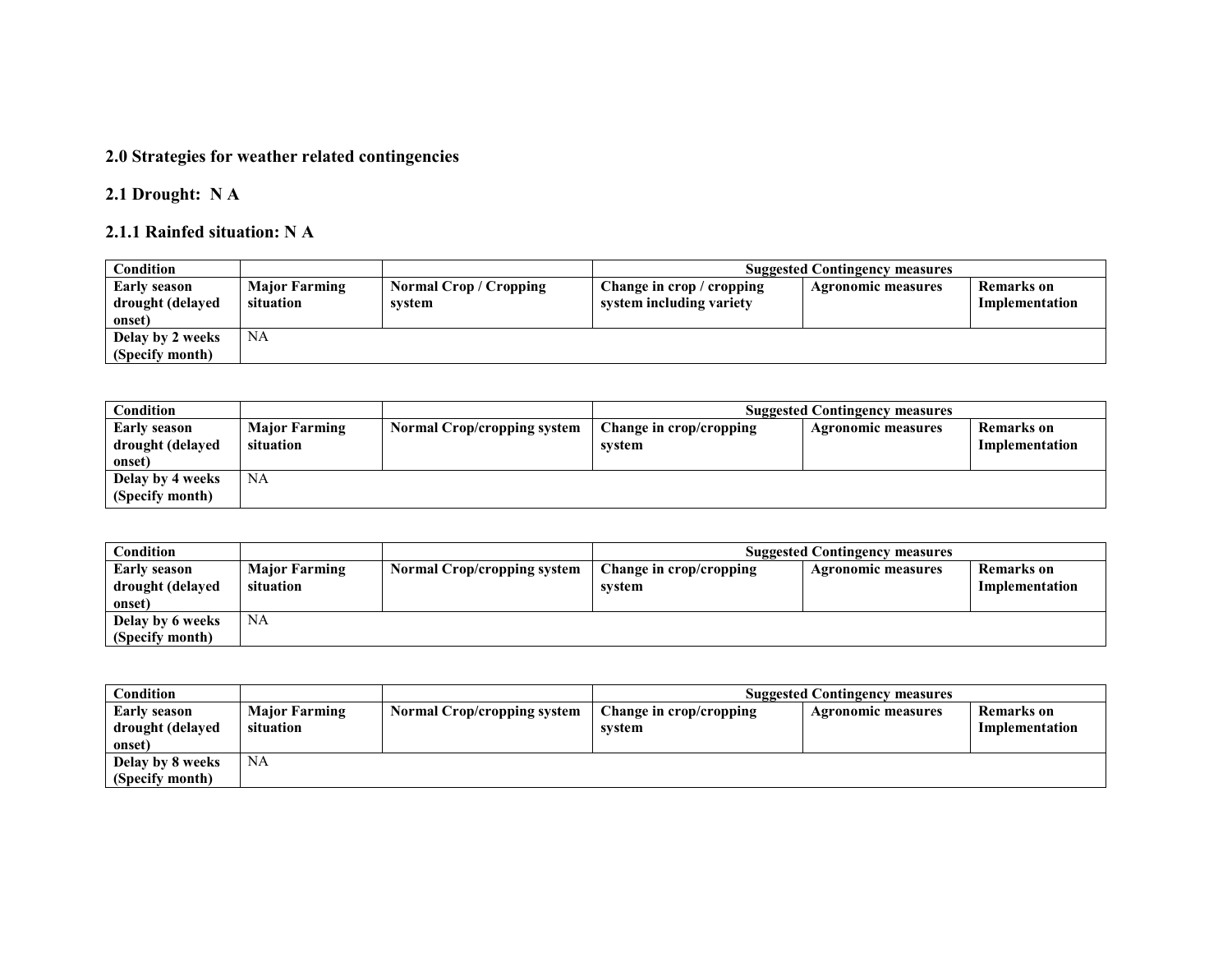| <b>Condition</b>     |                      |                                    |                 | <b>Suggested Contingency measures</b> |                   |
|----------------------|----------------------|------------------------------------|-----------------|---------------------------------------|-------------------|
| Early season         | <b>Major Farming</b> | <b>Normal Crop/cropping system</b> | Crop management | Soil nutrient &                       | <b>Remarks</b> on |
| drought (Normal      | situation            |                                    |                 | moisture conservation                 | Implementation    |
| onset)               |                      |                                    |                 | measures                              |                   |
| Normal onset         | <b>NA</b>            |                                    |                 |                                       |                   |
| followed by 15-20    |                      |                                    |                 |                                       |                   |
| days dry spell after |                      |                                    |                 |                                       |                   |
| sowing leading to    |                      |                                    |                 |                                       |                   |
| poor                 |                      |                                    |                 |                                       |                   |
| germination/crop     |                      |                                    |                 |                                       |                   |
| stand etc.           |                      |                                    |                 |                                       |                   |

| <b>Condition</b>                                                                                        |                                   |                                    |                 | <b>Suggested Contingency measures</b>                |                                     |
|---------------------------------------------------------------------------------------------------------|-----------------------------------|------------------------------------|-----------------|------------------------------------------------------|-------------------------------------|
| Mid season<br>drought (long dry<br>spell, consecutive 2<br>weeks rainless<br>$($ >2.5 mm $)$ period $)$ | <b>Major Farming</b><br>situation | <b>Normal Crop/cropping system</b> | Crop management | Soil nutrient &<br>moisture conservation<br>measures | <b>Remarks</b> on<br>Implementation |
| At vegetative stage                                                                                     | NA                                |                                    |                 |                                                      |                                     |

| Condition         |                      |                                    |                 | <b>Suggested Contingency measures</b> |                   |
|-------------------|----------------------|------------------------------------|-----------------|---------------------------------------|-------------------|
| Mid season        | <b>Major Farming</b> | <b>Normal Crop/cropping system</b> | Crop management | Soil nutrient &                       | <b>Remarks</b> on |
| drought (long dry | situation            |                                    |                 | moisture conservation                 | Implementation    |
| spell)            |                      |                                    |                 | measures                              |                   |
| At flowering/     | <b>NA</b>            |                                    |                 |                                       |                   |
| fruiting stage    |                      |                                    |                 |                                       |                   |

| Condition                                                    |                                   |                                    |                 | <b>Suggested Contingency measures</b> |                                     |
|--------------------------------------------------------------|-----------------------------------|------------------------------------|-----------------|---------------------------------------|-------------------------------------|
| <b>Terminal drought</b><br>(Early withdrawal)<br>of monsoon) | <b>Major Farming</b><br>situation | <b>Normal Crop/cropping system</b> | Crop management | Rabi Crop planning                    | <b>Remarks</b> on<br>Implementation |
|                                                              | <b>NA</b>                         |                                    |                 |                                       |                                     |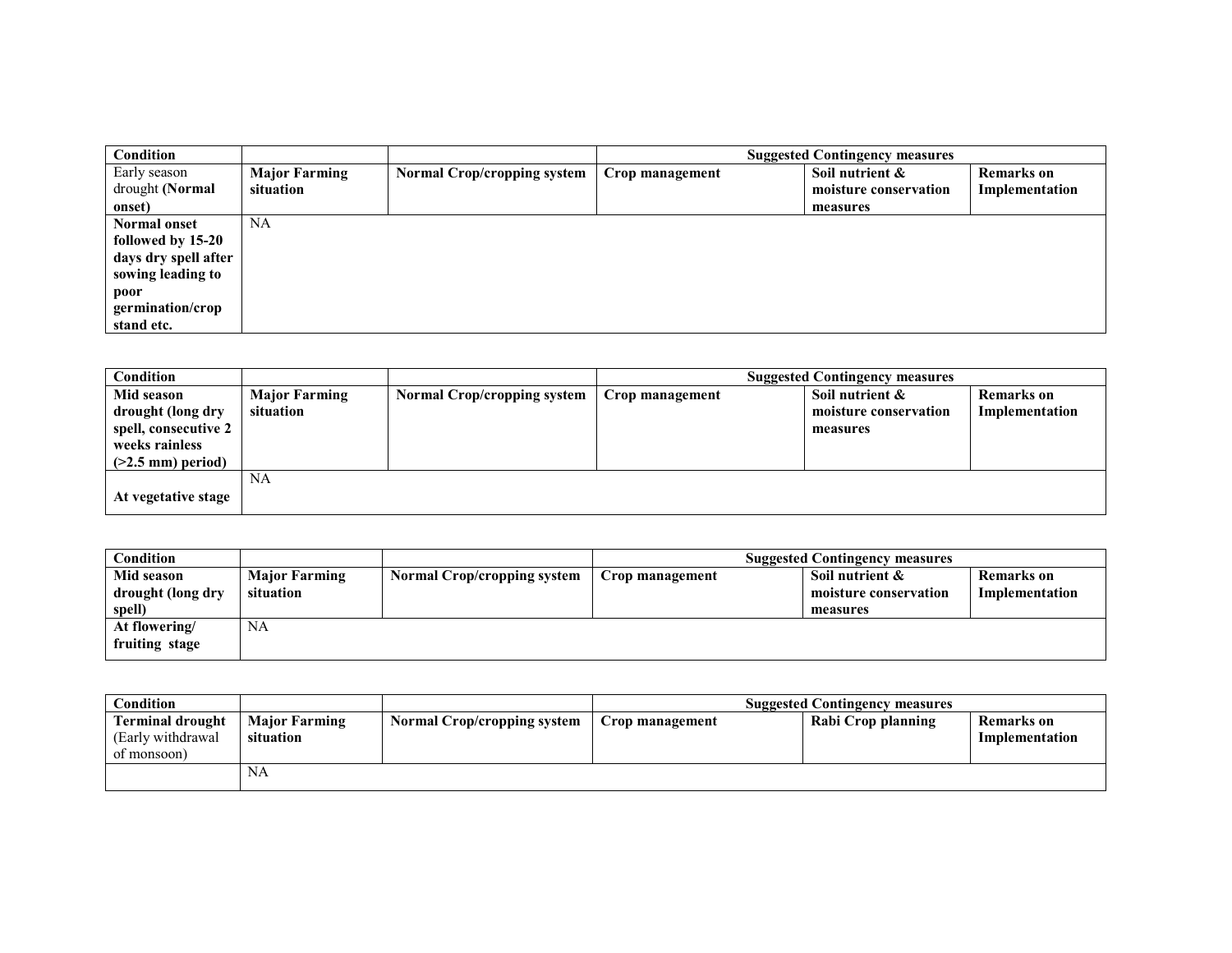#### 2.1.2 Irrigated situation

| <b>Condition</b>                                                        |                                   |                                                  | <b>Suggested Contingency measures</b>                                                                      |                                                                                                                                                                                                                              |                                                                |  |
|-------------------------------------------------------------------------|-----------------------------------|--------------------------------------------------|------------------------------------------------------------------------------------------------------------|------------------------------------------------------------------------------------------------------------------------------------------------------------------------------------------------------------------------------|----------------------------------------------------------------|--|
|                                                                         | <b>Major Farming</b>              | Crop/cropping system                             | Change in                                                                                                  | <b>Agronomic measures</b>                                                                                                                                                                                                    | <b>Remarks</b> on                                              |  |
|                                                                         | situation                         |                                                  | crop/cropping system                                                                                       |                                                                                                                                                                                                                              | Implementati                                                   |  |
| Delayed/limited<br>release of water in<br>canals due to low<br>rainfall | Canal irrigated<br>Alluvial soils | Cotton - Wheat                                   | Cotton<br>(RCH -308 Bt)                                                                                    | Cotton:<br>Ridge planting with each furrow<br>irrigation<br>Gap filling by transplanting 21 days old<br>cotton seedlings.<br>Alternate furrow irrigation with poor<br>quality Tube well water after PSI with<br>Canal water. | on<br>(Pun seed,<br>NSC, PAU<br>and<br>progressive<br>farmers) |  |
|                                                                         |                                   | Rice - Wheat                                     | Rice: Grow short<br>duration varieties ( $\bf{P} \bf{R}$<br>115                                            | Rice:<br>Wheat:<br>Bi-directional sowing / Bed planting                                                                                                                                                                      |                                                                |  |
|                                                                         |                                   |                                                  | Wheat: Grow late sown<br>varieties (PBW 509 and<br><b>PBW 590)</b>                                         | closed spacing $(7.5x22.5 \text{ cm})$<br>Seed priming                                                                                                                                                                       |                                                                |  |
|                                                                         |                                   | Cotton-Rapeseed/Mustard<br>Rice-Rapeseed/Mustard | Rapeseed/Mustard<br>Toria (PBT 37)<br>Raya (PBR 210 and<br>PBR 97)<br>Gobhi Sarson (PGSH 51)<br>and GSL 2) | Rapeseed/Mustard:<br>Bed planting<br>Micro irrigation<br>life saving irrigations, only in critical<br>stages of crop (eg. flowering etc.                                                                                     |                                                                |  |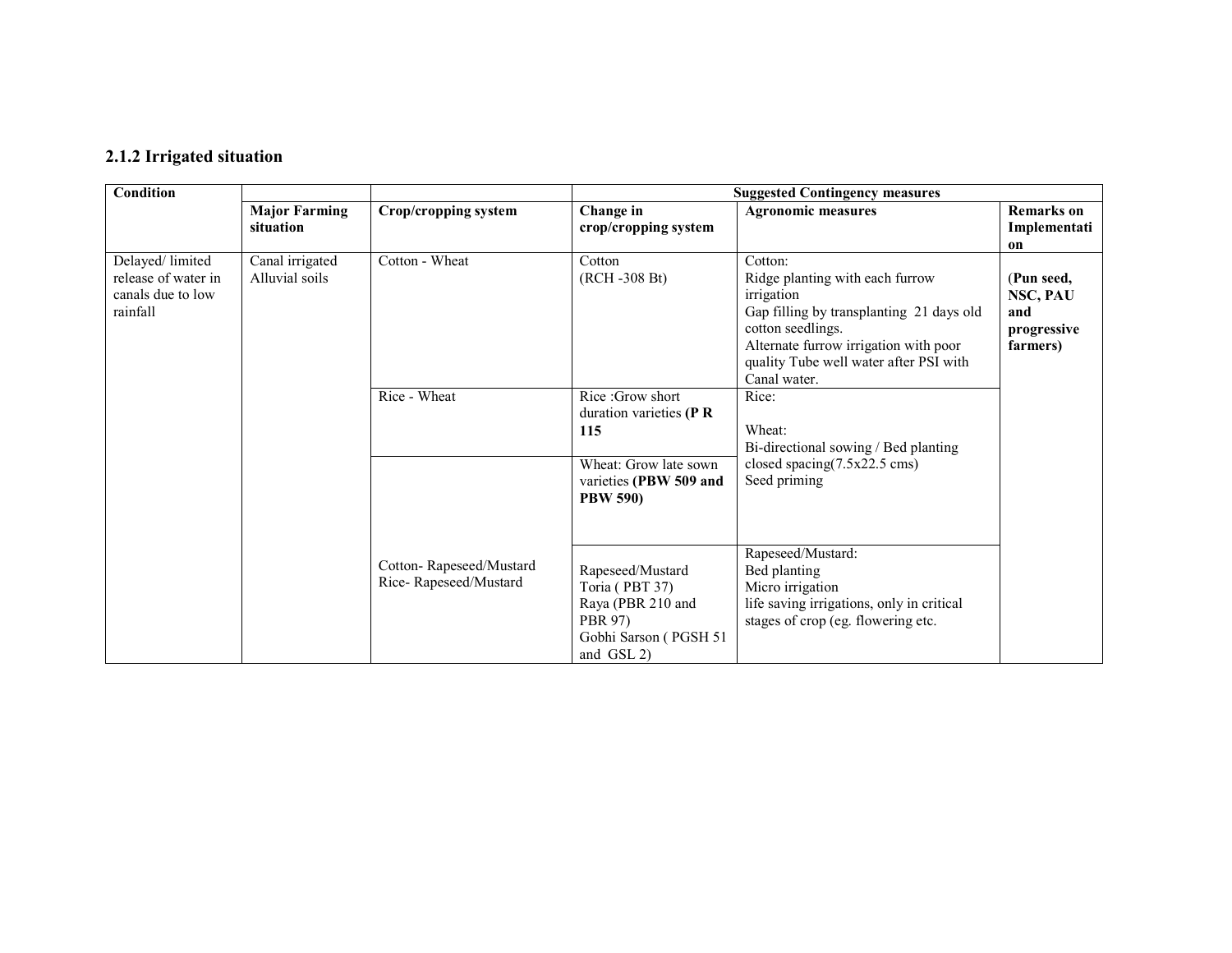| Condition           |                      |                      |                         | <b>Suggested Contingency measures</b> |                   |
|---------------------|----------------------|----------------------|-------------------------|---------------------------------------|-------------------|
|                     | <b>Major Farming</b> | Crop/cropping system | Change in crop/cropping | <b>Agronomic measures</b>             | <b>Remarks</b> on |
|                     | situation            |                      | svstem                  |                                       | Implementation    |
| Non release of      |                      |                      | N A                     |                                       |                   |
| water in canals     |                      |                      |                         |                                       |                   |
| under delayed onset |                      |                      |                         |                                       |                   |
| of monsoon in       |                      |                      |                         |                                       |                   |
| catchment           |                      |                      |                         |                                       |                   |

| <b>Condition</b>  |                      |                      | <b>Suggested Contingency measures</b> |                           |                   |  |
|-------------------|----------------------|----------------------|---------------------------------------|---------------------------|-------------------|--|
|                   | <b>Major Farming</b> | Crop/cropping system | Change in crop/cropping               | <b>Agronomic measures</b> | <b>Remarks</b> on |  |
|                   | situation            |                      | system                                |                           | Implementation    |  |
| Lack of inflows   |                      |                      | N A                                   |                           |                   |  |
| into tanks due to |                      |                      |                                       |                           |                   |  |
| insufficient      |                      |                      |                                       |                           |                   |  |
| /delayed onset of |                      |                      |                                       |                           |                   |  |
| monsoon           |                      |                      |                                       |                           |                   |  |
|                   |                      |                      |                                       |                           |                   |  |

| <b>Condition</b>                                               |                                |                      |                         | <b>Suggested Contingency measures</b> |                                                    |  |  |
|----------------------------------------------------------------|--------------------------------|----------------------|-------------------------|---------------------------------------|----------------------------------------------------|--|--|
|                                                                | <b>Major Farming situation</b> | Crop/cropping system | Change in crop/cropping | <b>Agronomic measures</b>             | <b>Remarks</b> on                                  |  |  |
|                                                                |                                |                      | svstem                  |                                       | Implementation                                     |  |  |
| Insufficient<br>groundwater<br>recharge due to<br>low rainfall |                                |                      |                         |                                       | (Pun seed, NSC, PAU<br>and progressive<br>farmers) |  |  |
| Any other<br>condition (specify)                               | -                              |                      |                         |                                       |                                                    |  |  |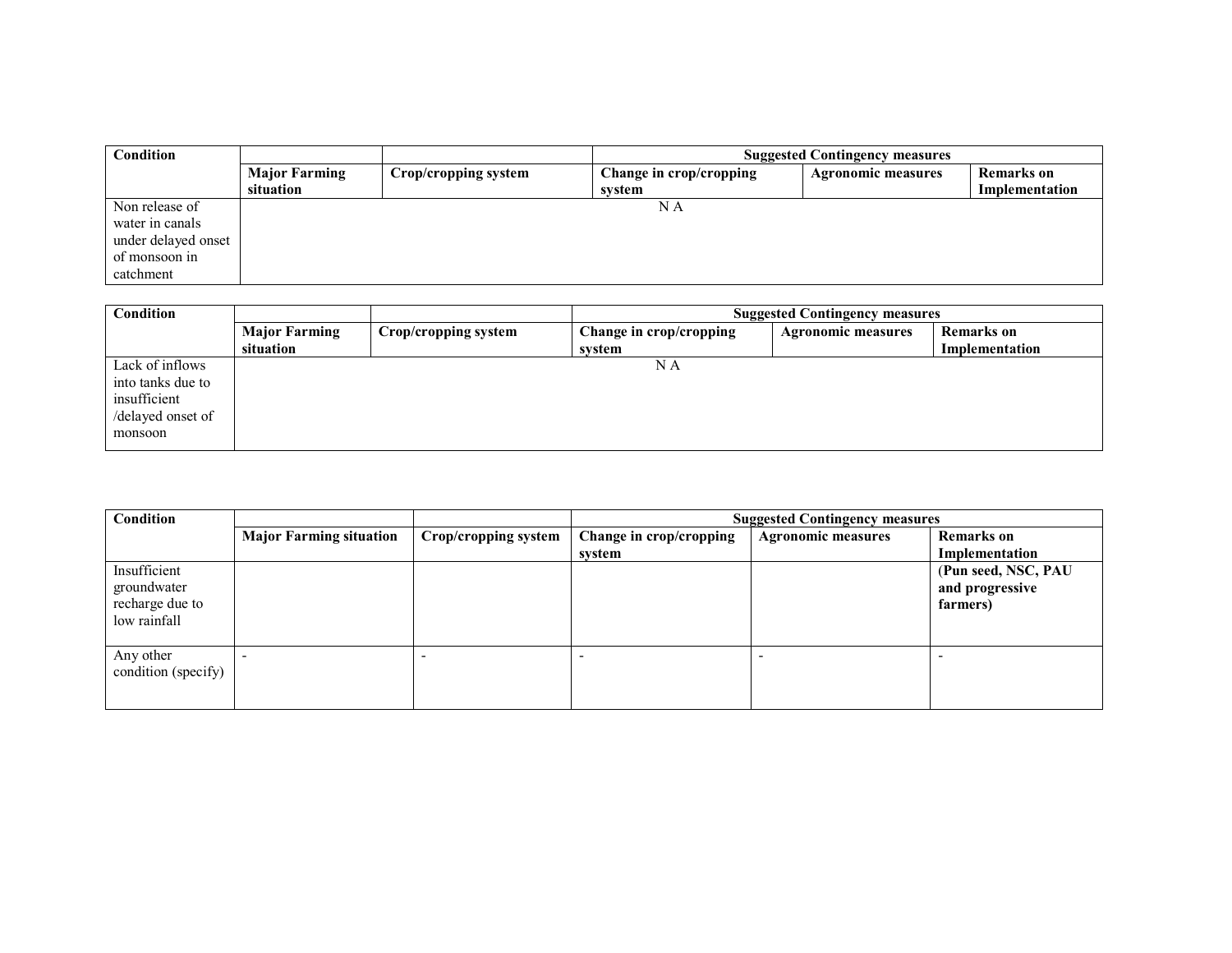#### 2.2 Un-timely (unseasonal) rains

| <b>Condition</b>                                              | <b>Suggested contingency measure</b>                                       |                                                                                                                            |                                                                                                                                                                                                                                                                                                                                                                                                                                                                                                                                                                                                                                                                                                                                                                                                         |                                                   |  |  |  |
|---------------------------------------------------------------|----------------------------------------------------------------------------|----------------------------------------------------------------------------------------------------------------------------|---------------------------------------------------------------------------------------------------------------------------------------------------------------------------------------------------------------------------------------------------------------------------------------------------------------------------------------------------------------------------------------------------------------------------------------------------------------------------------------------------------------------------------------------------------------------------------------------------------------------------------------------------------------------------------------------------------------------------------------------------------------------------------------------------------|---------------------------------------------------|--|--|--|
| Heavy rainfall with<br>high<br>speed winds in<br>a short span | <b>Vegetative stage</b>                                                    | <b>Flowering stage</b>                                                                                                     | Crop maturity stage                                                                                                                                                                                                                                                                                                                                                                                                                                                                                                                                                                                                                                                                                                                                                                                     | Post harvest                                      |  |  |  |
| Cotton                                                        | Ridge planting, pumping out<br>excess rain water                           | Pumping out excess<br>rain water.<br>application of<br>nitrogenous<br>fertilizer, foliar spay<br>of $2\%$ KNO <sub>3</sub> | Pumping out excess rain water<br>and chemical control of pests/<br>diseases (1.Insect/Pests: Spray Imedachloprid 40<br>ml/ Pride20ml/acre for Jassid;<br>Hostathion 600 ml/acre against white fly;<br>Larwin@250gOr Ekalux 800ml/acre to check<br>Mealy bug; synthetic pyrithoids/Carbamate<br>insecticides against Pink/spotted/American(small<br>size) boll worm; Organophosphate/Naturalite/<br>oxaddiazine against American(big size) boll worm<br>and Carbamate/<br>Organophosphates<br>Organochlorinate/<br>against<br>Tobacco boll worm.<br>2. Diseases: Grow LH 144/LH 2076 against Leaf<br>curl; Cobalt chloride( $COCl2$ ) to check para wilt<br>disease, Spray blitox+ streptocycline against<br>Bacterial Blight and Blitox/Captan for control of<br>Anthronose, leaf blight and leaf spot. | Storage of produce at safer place                 |  |  |  |
| Rice                                                          | Pumping out excess rain<br>water.<br>Nitrogenous fertilizer<br>application | Pumping out excess<br>rain water.                                                                                          | Pumping out excess rain water                                                                                                                                                                                                                                                                                                                                                                                                                                                                                                                                                                                                                                                                                                                                                                           | Shifting of produce to safer<br>place for drying. |  |  |  |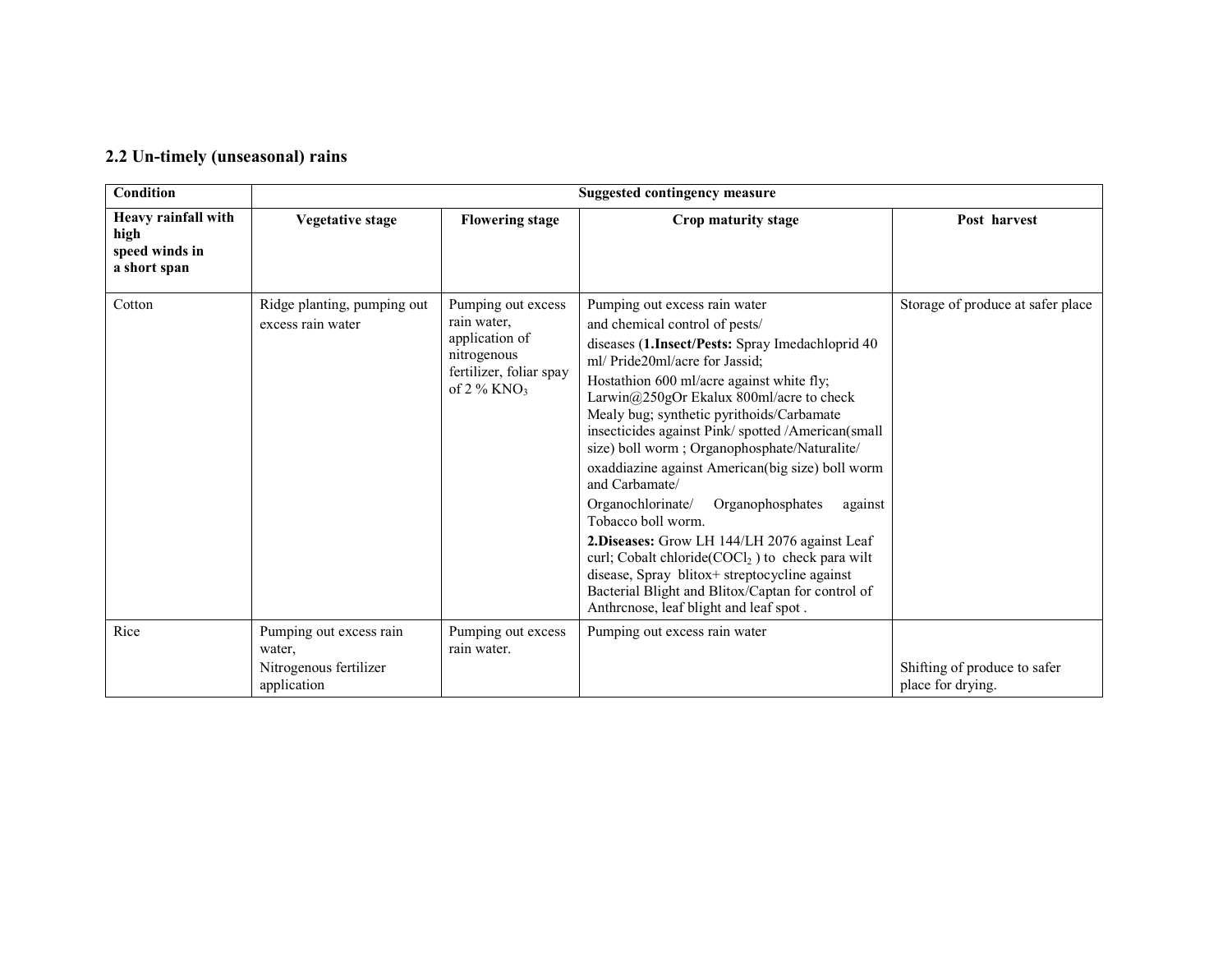| Wheat            | Bed / bidirectional sowing,<br>Pumping out excess rain<br>water,<br>apply Nitrogenous fertilizer<br>and Gypsum $(100 \text{ kg/acre})$ to<br>check Nitrogen & Sulphur<br>Deficiency respectively | Pumping out excess<br>rain water, foliar<br>spray of 3%urea<br>solution                                                                                                 | $-do-$ |                                                                                                                  | Shifting of produce at safer<br>place for drying |
|------------------|--------------------------------------------------------------------------------------------------------------------------------------------------------------------------------------------------|-------------------------------------------------------------------------------------------------------------------------------------------------------------------------|--------|------------------------------------------------------------------------------------------------------------------|--------------------------------------------------|
| Rapeseed/Mustard | Pumping out excess rain<br>water,<br>Apply Nitrogenous fertilizer<br>and Gypsum(100 kg/acre) to<br>check nitrogen & sulphur<br>Deficiency respectively                                           | Pumping out excess<br>rain water<br>Pest Aphid: Spray<br>40 gm of Actara<br>25WG or 400 ml<br>Endosulfan<br>35 EC in 80-100<br>litre of water and<br>disease management | $-do-$ |                                                                                                                  | $-do-$                                           |
| Horticulture     |                                                                                                                                                                                                  |                                                                                                                                                                         |        |                                                                                                                  |                                                  |
| Citrus           | Cultivation on well drained soils,<br>drainage of excess water,<br>raising of soil surface around the<br>tree trunks, chemical control of<br>foot rot/ Phytophthora, remove<br>broken branches   | Drain out excess rain<br>water and prune out<br>broken branches                                                                                                         |        | Drain out excess water,<br>Application<br>of growth regulators<br>to check fruit drop due to water-<br>imbalance | Drain out excess water,                          |
| Guava            | Drainage of excess water,<br>raising of soil surface<br>around the tree trunks                                                                                                                   | Drain out excess rain<br>water                                                                                                                                          |        | Shiftng and storage of harvested fruits<br>at proper place                                                       |                                                  |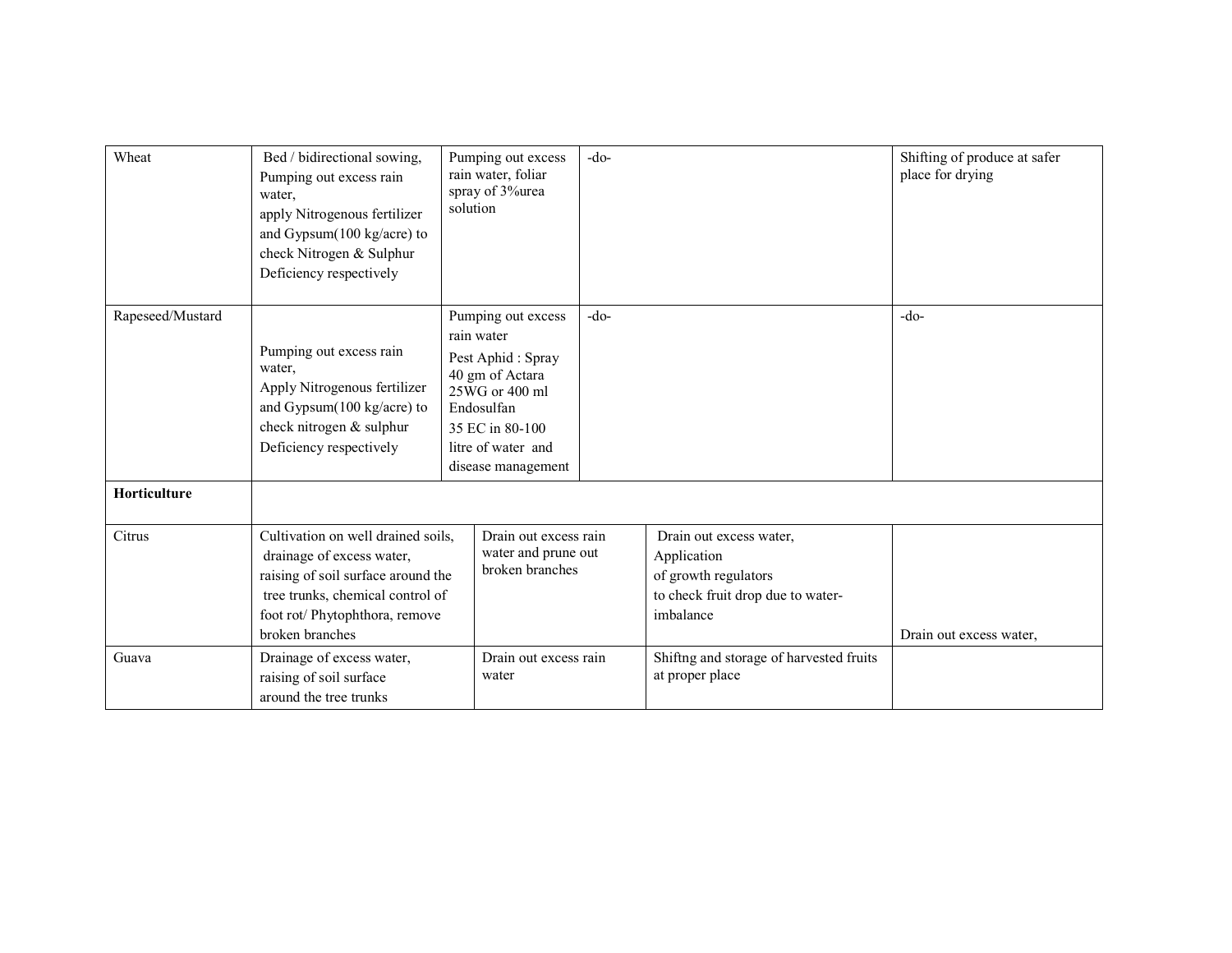| Ber       |                                                                 | Control of powdery<br>mildew (spray karathene<br>/Bayleton@0.5g/ltr or<br>sulfur $\omega$ 2.5 g/ltr                       | Control of powdery mildew (spray<br>karathene /Bayleton@0.5g/ltr or sulfur<br>$(a)$ 2.5 g/ltr                                                                                                                                                                                                                                                                                                                                                                                                                                                                                                                                   | Shiftng and storage of rainy<br>season harvested fruits at<br>proper place |
|-----------|-----------------------------------------------------------------|---------------------------------------------------------------------------------------------------------------------------|---------------------------------------------------------------------------------------------------------------------------------------------------------------------------------------------------------------------------------------------------------------------------------------------------------------------------------------------------------------------------------------------------------------------------------------------------------------------------------------------------------------------------------------------------------------------------------------------------------------------------------|----------------------------------------------------------------------------|
| Grapes    | Drainage of excess water,<br>chemical control<br>of anthracnose | Drain out excess rain<br>water                                                                                            | Cultivation of early ripening<br>cultivars(Perlette and BeautySeedless<br>) and application of Israeli technique(?)<br>f or quality improvement                                                                                                                                                                                                                                                                                                                                                                                                                                                                                 | $-do-$                                                                     |
| Chilli    | Re sowing                                                       | Wilting and lodging. Pumping of excess rain water<br>and spray the crop with M-45 or Blitox $(a)$ 3 gm<br>per litre water |                                                                                                                                                                                                                                                                                                                                                                                                                                                                                                                                                                                                                                 |                                                                            |
| Cucurbits |                                                                 | Rottening of flowers and fruit, Spray M-45 @ 3gm<br>per litre of water                                                    |                                                                                                                                                                                                                                                                                                                                                                                                                                                                                                                                                                                                                                 |                                                                            |
|           | Outbreak of pests and diseases due to unseasonal rains          |                                                                                                                           |                                                                                                                                                                                                                                                                                                                                                                                                                                                                                                                                                                                                                                 |                                                                            |
| Cotton    | Spray Larwin@250g<br>Or Ekalux 800ml/acre<br>to check Mealy bug | for Jassid;<br>American(big size) boll worm and<br>Tobacco boll worm.<br>spot.                                            | 1.Insect/Pests: Spray Imidachloprid 40 ml/ Pride20ml/acre<br>Hostathion 600 ml/acre against white fly;<br>Larwin@250gOr Ekalux 800ml/acre to check Mealy bug;<br>synthetic pyrethroids/Carbamate insecticides against Pink/<br>spotted /American(small size) boll worm;<br>Organophosphate/Naturalite/oxadiazine against<br>Carbamate/ Organochlorinate/ Organophosphates against<br>2. Diseases: Grow LH 144/LH 2076 against Leaf curl;<br>Cobalt chloride $(COCl2)$ to check para wilt disease,<br>Spray Blitox+streptocycline against Bacterial Blight and<br>Blitox/Captan for control of Anthracnose, leaf blight and leaf | Storage of produce in dry place                                            |
| Rice      | Spray Nuvacron/Monocil@<br>560 ml/acre against leaf folder      | against leaf folder and stem borer;                                                                                       | 1. Insect/Pests: Spray Nuvacron /Monocil@ 560 ml/acre<br>Confidor @40 ml/acre/ Ekalux @ 800 ml/acre against Plant                                                                                                                                                                                                                                                                                                                                                                                                                                                                                                               | $-do-$                                                                     |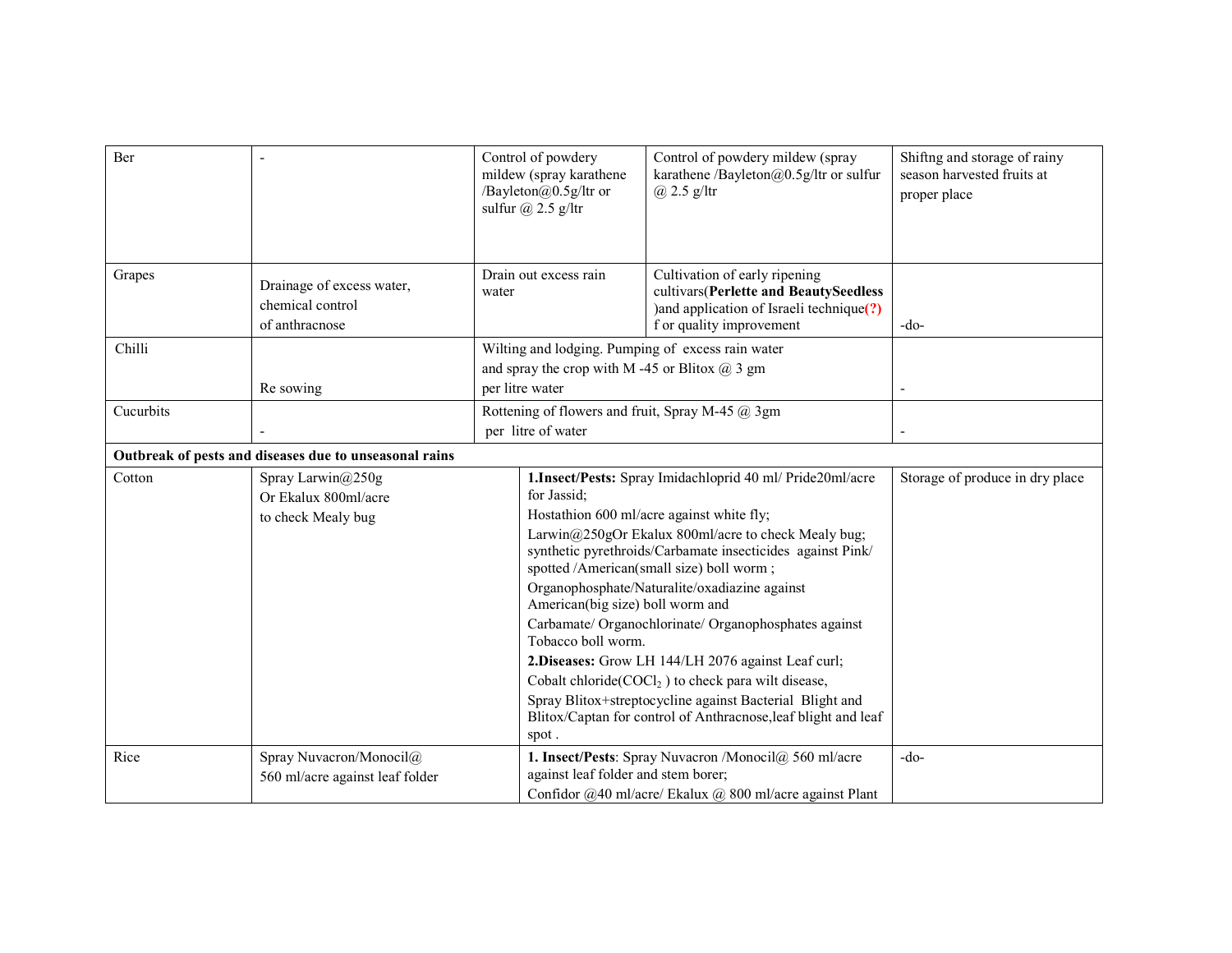|                  | and stem borer.                                                                                                                                                                                                                                                                                                                                                                                                                          | hoppers/Rice ear cutting caterpillar.<br>Bacterial leaf blight (BLB);<br>smut;<br>and Bunt diseases.                                                                                                                                                                                                                   | 2. Diseases: Grow PR 120, PAU 201, PR 111 against<br>spray Blitox(500ml)/Tilt (200ml) per acre to control False<br>Spray Tilt @ 200m l/acre against sheath blight, Sheath rot                                                                                                                                                                                                                               |                                                                                                                                                                                               |
|------------------|------------------------------------------------------------------------------------------------------------------------------------------------------------------------------------------------------------------------------------------------------------------------------------------------------------------------------------------------------------------------------------------------------------------------------------------|------------------------------------------------------------------------------------------------------------------------------------------------------------------------------------------------------------------------------------------------------------------------------------------------------------------------|-------------------------------------------------------------------------------------------------------------------------------------------------------------------------------------------------------------------------------------------------------------------------------------------------------------------------------------------------------------------------------------------------------------|-----------------------------------------------------------------------------------------------------------------------------------------------------------------------------------------------|
| Wheat            | Spray pesticide to control<br>Pink boll worm especially in<br>rice fields.                                                                                                                                                                                                                                                                                                                                                               | Spray Nuvacron $\omega$ 150ml/acre to control sucking pest<br>(Aphid),<br>Ekalux for Army worm $(a)400$ ml);<br>Boll worm(800 ml) per acre and<br>Tilt @200ml/acre to check Kernel bunt & rusts.                                                                                                                       |                                                                                                                                                                                                                                                                                                                                                                                                             | Treat the produce meant for seed<br>with 250gm Malathion<br>dust(5%)and disinfest 10 gunny<br>bags with 5 ml cymbush/10<br>litres water ,Godowns with 100<br>ml<br>Malathion/10 litres water. |
| Rapeseed/Mustard | Spray the pesticides when the insects<br>(Aphids, jassids) have completely covered<br>the flowers and pods                                                                                                                                                                                                                                                                                                                               | Aphids: Spray Actara 25 WG@ 40 g or Rogar 30 EC in 80-<br>125 litres of water.<br>Diseases: Two sprays of Blitox or Indofil M-45 in 100<br>litres of water at interval of 15 days to check white rust and<br>Alternaria blight                                                                                         |                                                                                                                                                                                                                                                                                                                                                                                                             | Storage of produce in dry place                                                                                                                                                               |
| Horticulture     |                                                                                                                                                                                                                                                                                                                                                                                                                                          |                                                                                                                                                                                                                                                                                                                        |                                                                                                                                                                                                                                                                                                                                                                                                             |                                                                                                                                                                                               |
| Citrus           | Chemical control of Phytophthora<br>/ foot rot with Ridomil-MZ/ Alliette<br>as per recommendation (Decorticate and<br>disinfect the wound on trunk either with<br>disinfect solution and cover the wounds<br>with Bordeaux paste folled by Bordeaux<br>mixtureand Ridomil MZ as paint(<br>2g/100ml of linseed oil) to the infected<br>tree<br>Control of sucking pests with<br>systemic pesticides (1250 ml Roger (<br>dimethoate)30 EC) | Chemical control of<br>Phytophthora / Foot rot<br>with Ridomil-MZ/<br>Alliette as per<br>recommendation(<br>Decorticate and disinfect<br>the wound on trunk<br>either with disinfect<br>solution and cover the<br>wounds with Bordeaux<br>paste folled by Bordeaux<br>mixtureand Ridomil MZ<br>as paint( $2g/100ml$ of | Chemical control of<br>Phytophthora / Foot rot with<br>Ridomil-MZ/ Alliette as per<br>recommendation (Decorticate<br>and disinfect the wound on trunk<br>either with disinfect solution and<br>cover the wounds with<br>Bordeaux paste folled by<br>Bordeaux mixture and Ridomil<br>MZ as paint(2g/100ml of<br>linseed oil) to the infected tree<br>), Control of sucking pests with<br>systemic pesticides | Application of fungicides/<br>nutrients (GA $3 \omega$ 30 ppm and<br>wrapping in polythene of 100<br>gauze) to check post harvest<br>losses                                                   |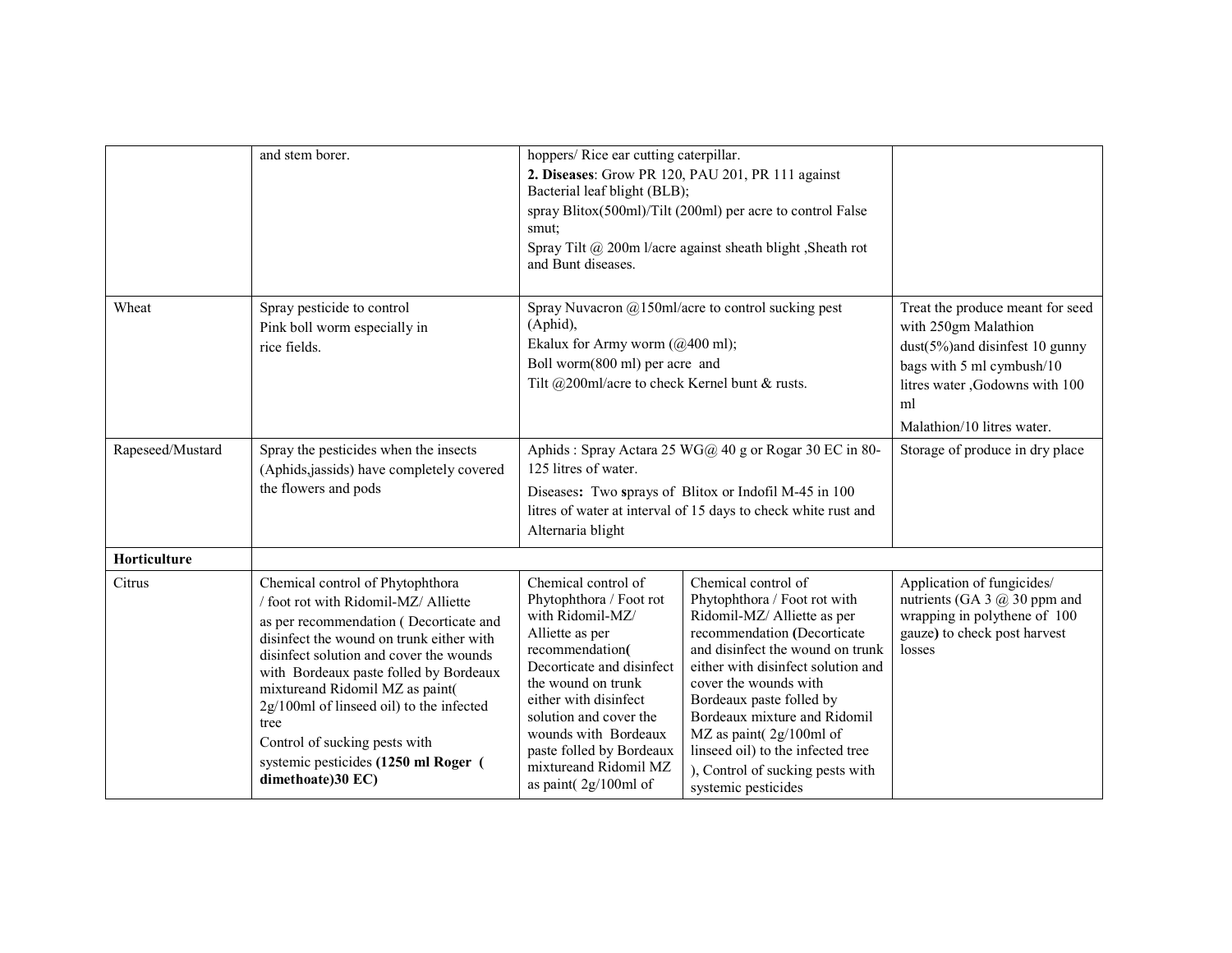|           |                                                                                                                                                                                                                                        | linseed oil) to the<br>infected tree                                                                                                                                        |                                                                                                                                                                                                    |                                                              |
|-----------|----------------------------------------------------------------------------------------------------------------------------------------------------------------------------------------------------------------------------------------|-----------------------------------------------------------------------------------------------------------------------------------------------------------------------------|----------------------------------------------------------------------------------------------------------------------------------------------------------------------------------------------------|--------------------------------------------------------------|
|           |                                                                                                                                                                                                                                        |                                                                                                                                                                             |                                                                                                                                                                                                    |                                                              |
|           |                                                                                                                                                                                                                                        |                                                                                                                                                                             |                                                                                                                                                                                                    |                                                              |
|           |                                                                                                                                                                                                                                        | Control of sucking pests                                                                                                                                                    |                                                                                                                                                                                                    |                                                              |
|           |                                                                                                                                                                                                                                        | with systemic pesticides                                                                                                                                                    |                                                                                                                                                                                                    |                                                              |
| Grapes    | Chemical control (Prune the shoots in in<br>Jan and Feb,                                                                                                                                                                               | Chemical control of<br>sucking pests and                                                                                                                                    | Chemical control of sucking<br>pests and diseases like powdery                                                                                                                                     | Timely harvesting of grapes,<br>storage in proper CFB boxes. |
|           | Spray Bordeaux mixture in last week of<br>March, Spray Bavistan 50 WP @ 500g in<br>last week                                                                                                                                           | diseases like powdery<br>mildew/ Anthracnose                                                                                                                                | mildew/ anthracnose/ hen and<br>chicken disease/shot berry etc.                                                                                                                                    |                                                              |
|           | of May in 500 L of water, Spray Bavistan<br>50 WP @ 500g in mid July in 500 L of<br>water) of sucking                                                                                                                                  |                                                                                                                                                                             |                                                                                                                                                                                                    |                                                              |
|           | pests and diseases like<br>Powdery mildew/ Anthracnose                                                                                                                                                                                 |                                                                                                                                                                             |                                                                                                                                                                                                    |                                                              |
| Guava     | Chemical control(Anthracnose/wilt with<br>$(a)300g$ and insects like fruit fly with<br>Fenvelrate $(a)$ 1250 mi) of sucking pests                                                                                                      | Chemical control<br>(Anthracnose/wilt with<br>$@300g$ and insects like<br>fruit fly with Fenvelrate<br>$(a)$ 1250 mi) of sucking<br>pests and diseases like<br>anthracnose. | Chemical control<br>(Anthracnose/wilt with $@300g$<br>and insects like fruit fly with<br>Fenvelrate @1250 mi) of fruit<br>fly and anthracnose of guava.<br>Harvesting at proper maturity<br>level. |                                                              |
| Ber       | Chemical Control of powdery mildew<br>(spray karathene /Bayleton@0.5g/liter or<br>sulfur $\omega$ 2.5 g/liter) of Leaf eating<br>caterpillar and diseases like powdery<br>mildew.) of fruit fly<br>Control of leaf eating catterpillar | Spray sevin<br>(Hexavin)@3g/liter<br>Pumping out of excess<br>rain water to check wilt                                                                                      | Sray Endosulfan@ 2.5g/liter<br>(fruit fly)<br>Spray sevin (Hexavin)@3g/liter<br>(leaf eating caterpillar)<br>Spray Blitox $(a)$ 5 g/ 1 water to                                                    | Keep in dry place                                            |
| Chilli    | $\overline{\phantom{a}}$                                                                                                                                                                                                               |                                                                                                                                                                             | check rottening of fruit                                                                                                                                                                           |                                                              |
| Cucurbits |                                                                                                                                                                                                                                        | Spray Indofil M 45 $@$ 3<br>g/l water against downy<br>mildew                                                                                                               | Spray Blitox $\omega$ 5 g/ 1 water to<br>check rottening of fruit.<br>Also destroy the infested fruits                                                                                             |                                                              |
|           |                                                                                                                                                                                                                                        |                                                                                                                                                                             | and spray the crop with                                                                                                                                                                            |                                                              |
|           |                                                                                                                                                                                                                                        |                                                                                                                                                                             | Endosulfan $(a)$ 8 ml/l or Sevin $(a)$                                                                                                                                                             |                                                              |
|           |                                                                                                                                                                                                                                        |                                                                                                                                                                             | 5 g/l water to control fruit fly                                                                                                                                                                   |                                                              |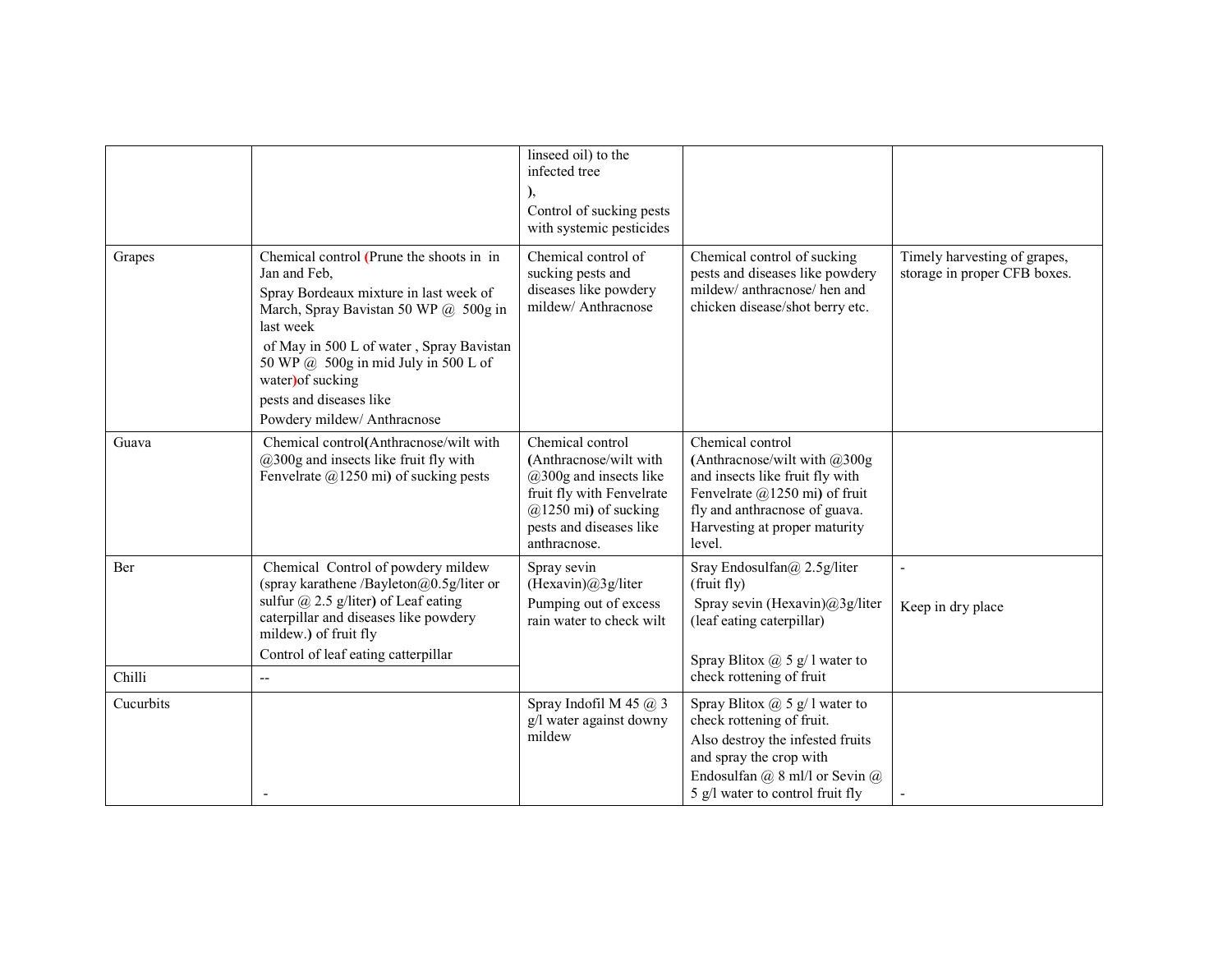#### 2.4 Extreme events: Heat wave / Cold wave/Frost/ Hailstorm

| <b>Extreme event</b> | <b>Suggested contingency measure</b>                                                                                                                            |                                                                                                                                       |                           |            |  |  |
|----------------------|-----------------------------------------------------------------------------------------------------------------------------------------------------------------|---------------------------------------------------------------------------------------------------------------------------------------|---------------------------|------------|--|--|
| type                 | Seedling / nursery stage                                                                                                                                        | <b>Vegetative stage</b>                                                                                                               | <b>Reproductive stage</b> | At harvest |  |  |
| <b>Heat Wave</b>     |                                                                                                                                                                 |                                                                                                                                       |                           |            |  |  |
| Cotton               | Heavy irrigation (psi) with canal water,<br>planting of crop on eastern side Of N-S<br>ridge, gap filling<br>and light irrigation                               | Apply light irrigation                                                                                                                | NA                        |            |  |  |
| Rice                 | Correct Iron deficiency with 0.5 %<br>iron sulphate spray, light and frequent<br>irrigation                                                                     | Pounding of water for<br>fifteen days after<br>transplanting to check iron<br>deficiency and for crop<br>establishment                | NA                        |            |  |  |
| Wheat                | NA                                                                                                                                                              | NA                                                                                                                                    | Apply light irrigation    | <b>NA</b>  |  |  |
| Rapeseed/musta<br>rd | $-do-$                                                                                                                                                          | $-do-$                                                                                                                                | $-do-$                    | $-do-$     |  |  |
| Horticulture         |                                                                                                                                                                 |                                                                                                                                       |                           |            |  |  |
| Citrus               | Light and frequent irrigation and shelter<br>from<br>western side to check sun scald and<br>burning injury,<br>application of white wash paint on main<br>stems | Apply light and frequent<br>irrigation to check<br>Dropping of flowers and<br>fruit with growth regulator<br>like $2-4-D/GA$ (20 ppm) | NA                        | <b>NA</b>  |  |  |
| Cucurbit             | Frequent irrigation and shelter from<br>western side to check burning of crops                                                                                  | Apply frequent irrigation<br>to check drooping of<br>flowers and drawing of<br>pollens.                                               | NA                        | <b>NA</b>  |  |  |
| Ber                  | light and frequent irrigation and shelter<br>from western side                                                                                                  | light and frequent<br>irrigation, application of<br>white wash paint on main<br>stem                                                  |                           |            |  |  |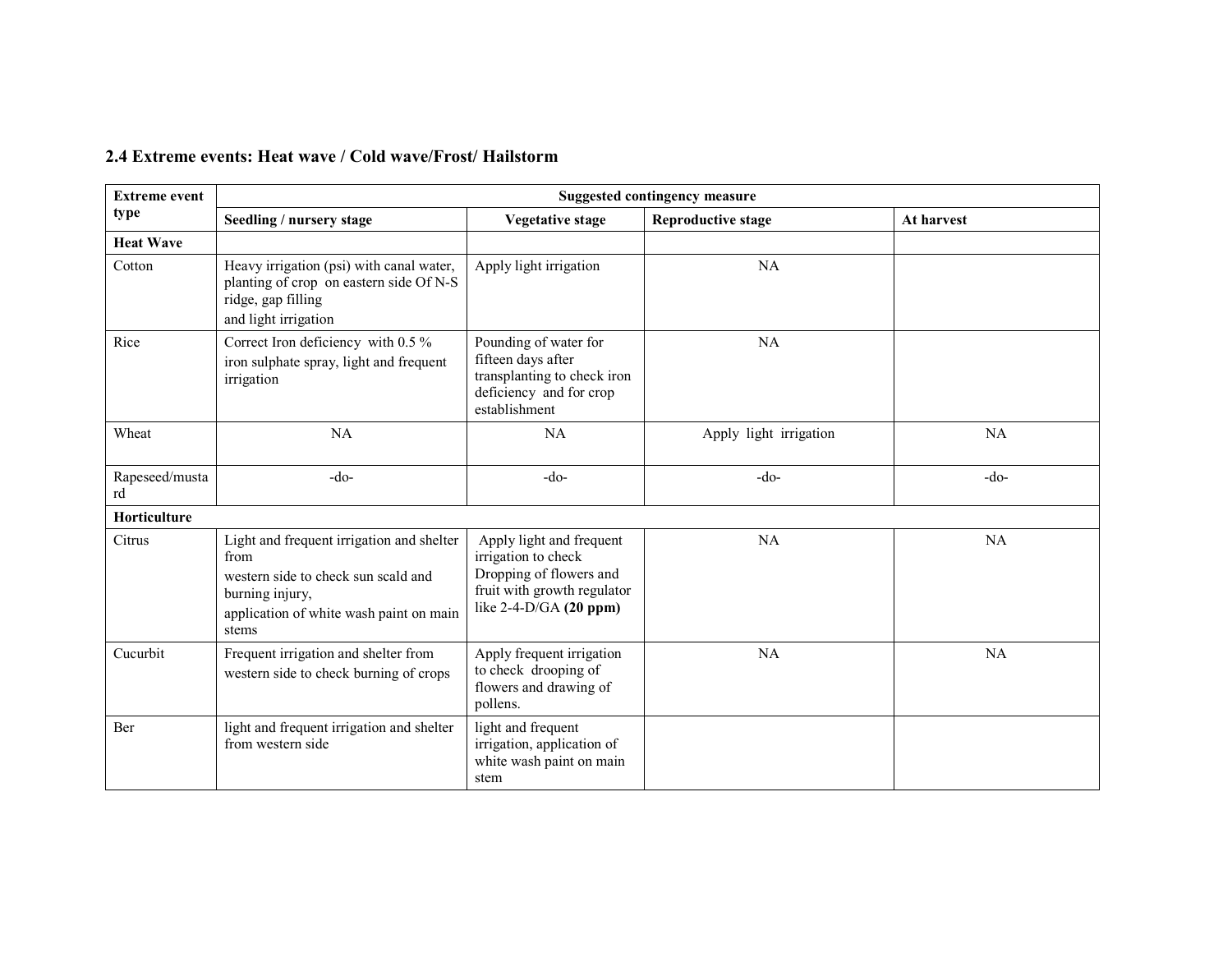| Chilli              | Mulching and frequent irrigation                                                                                         | Mulching and frequent<br>irrigation                                                                                      | Mulching and frequent irrigation | <b>NA</b>                                            |
|---------------------|--------------------------------------------------------------------------------------------------------------------------|--------------------------------------------------------------------------------------------------------------------------|----------------------------------|------------------------------------------------------|
| <b>Cold wave</b>    |                                                                                                                          |                                                                                                                          |                                  |                                                      |
| <b>Field crops</b>  | <b>NA</b>                                                                                                                | NA                                                                                                                       | NA                               | NA                                                   |
| Horticulture        |                                                                                                                          |                                                                                                                          |                                  |                                                      |
| Citrus              | Apply light and frequent irrigation,<br>protect the plants by<br>providing shelter from North-West<br>direction, smoking | Apply light and frequent irrigation, protect the plants by<br>providing shelter from North-West direction, smoking       |                                  | <b>NA</b>                                            |
| Ber                 | $-do-$                                                                                                                   | L,                                                                                                                       |                                  |                                                      |
| Guava               | $-do-$                                                                                                                   | $\overline{a}$                                                                                                           |                                  |                                                      |
| Frost               |                                                                                                                          |                                                                                                                          |                                  |                                                      |
| Horticulture        |                                                                                                                          |                                                                                                                          |                                  |                                                      |
| Citrus              | New plantation, and cover the plants<br>with grass or sarkanda etc                                                       | Installation of wind breaks, smoking etc.                                                                                |                                  | <b>NA</b>                                            |
| Ber                 | Protection of nursery with sarkanda<br>etc/ growing of nursery under protected<br>structures.                            | Apply light irrigation, smoking                                                                                          |                                  |                                                      |
| Guava               | $-do-$                                                                                                                   | Installation of wind breaks, smoking, light irrigation etc.                                                              |                                  | ÷,                                                   |
| <b>Hailstorm</b>    |                                                                                                                          |                                                                                                                          |                                  |                                                      |
| <b>Field crops</b>  | Resowing or re-transplanting                                                                                             |                                                                                                                          |                                  |                                                      |
| <b>Horticulture</b> |                                                                                                                          |                                                                                                                          |                                  |                                                      |
| Citrus              | Protection of nursery with sarkanda etc/<br>growing of nursery under protected<br>structures.                            | Removal of broken limbs Apply light irrigation and spary blitox to<br>check fungal infection with, Bordeaux mixture etc. |                                  | <b>NA</b>                                            |
| Ber                 | $-do-$                                                                                                                   | Apply light irrigation and sprays fungicide                                                                              |                                  |                                                      |
| Tomato              | Re sowing or retransplanting                                                                                             | Apply light irrigation and sprays fungicide                                                                              |                                  | Apply light irrigation and<br>sprays fungicide<br>÷, |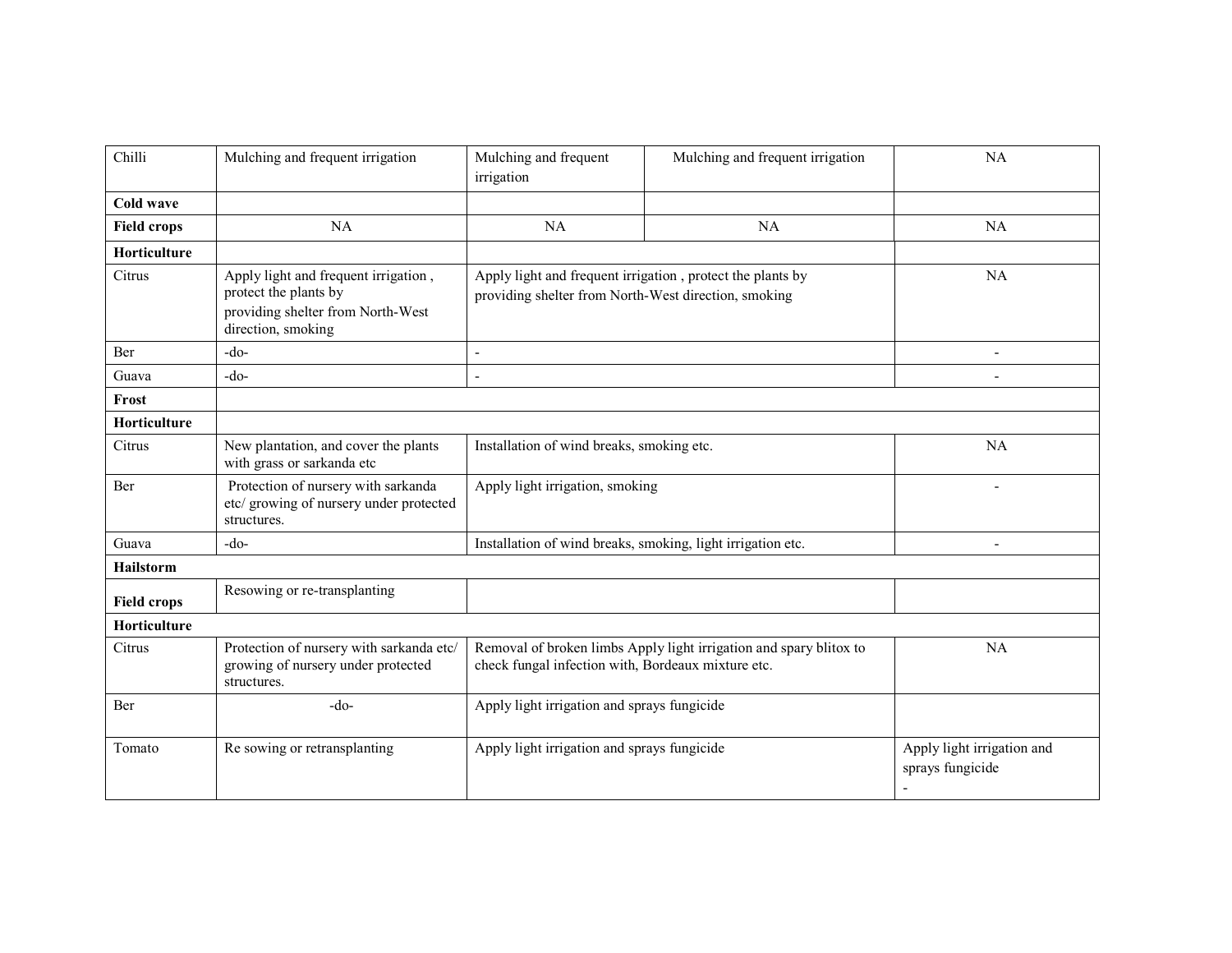## 2.5 Contingent strategies for Livestock, Poultry & Fisheries

### 2.5.1 Livestock

|                                        | <b>Suggested contingency measures</b>                                                                                                                                                                                                                                                                                                                                                                                                                                                                                                                                                                                                                                                                                                                                                |                                                                                                                                                                                                                                                                                                                                                                                                                                                                 |                                                                                                                                                                                                                                                                                                                                                                                                                                                                                                                                           |  |  |
|----------------------------------------|--------------------------------------------------------------------------------------------------------------------------------------------------------------------------------------------------------------------------------------------------------------------------------------------------------------------------------------------------------------------------------------------------------------------------------------------------------------------------------------------------------------------------------------------------------------------------------------------------------------------------------------------------------------------------------------------------------------------------------------------------------------------------------------|-----------------------------------------------------------------------------------------------------------------------------------------------------------------------------------------------------------------------------------------------------------------------------------------------------------------------------------------------------------------------------------------------------------------------------------------------------------------|-------------------------------------------------------------------------------------------------------------------------------------------------------------------------------------------------------------------------------------------------------------------------------------------------------------------------------------------------------------------------------------------------------------------------------------------------------------------------------------------------------------------------------------------|--|--|
|                                        | <b>Before the event</b>                                                                                                                                                                                                                                                                                                                                                                                                                                                                                                                                                                                                                                                                                                                                                              | During the event                                                                                                                                                                                                                                                                                                                                                                                                                                                | After the event                                                                                                                                                                                                                                                                                                                                                                                                                                                                                                                           |  |  |
| <b>Drought</b>                         |                                                                                                                                                                                                                                                                                                                                                                                                                                                                                                                                                                                                                                                                                                                                                                                      | <b>Not Applicable</b>                                                                                                                                                                                                                                                                                                                                                                                                                                           |                                                                                                                                                                                                                                                                                                                                                                                                                                                                                                                                           |  |  |
| <b>Floods</b>                          |                                                                                                                                                                                                                                                                                                                                                                                                                                                                                                                                                                                                                                                                                                                                                                                      |                                                                                                                                                                                                                                                                                                                                                                                                                                                                 |                                                                                                                                                                                                                                                                                                                                                                                                                                                                                                                                           |  |  |
| <b>Feed and fodder</b><br>availability | In case of early forewarning (EFW), harvest all the crops<br>(paddy/wheat/barley/maize/mungbean etc.) that can be useful<br>as feed/fodder in future (store properly)<br>Keeping sufficient of dry fodder to transport to the flood<br>affected villages<br>Don't allow the animals for grazing if severe floods are<br>forewarned<br>Keep stock of bleaching powder and lime<br>Carry out Butax spray for control of external parasites<br>Identify the Clinical staff and trained paravets and indent<br>for their services as per schedules<br>Identify the volunteers who can serve in need of<br>emergency<br>Arrangement for transportation of animals from low<br>lying area to safer places and also for rescue animal<br>health workers to get involve in rescue operations | Transportation of animals to elevated areas<br>Proper hygiene and sanitation of the animal shed<br>In severe storms, un-tether or let loose the animals<br>Use of unconventional and locally available cheap feed<br>ingredients for feeding of livestock.<br>Avoid soaked and mould infected feeds / fodders to<br>livestock<br>Emergency outlet establishment for required medicines<br>or feed in each village<br>Spraying of fly repellants in animal sheds | Repair of animal shed<br>Bring back the animals to<br>the shed<br>Cleaning and disinfection<br>of the shed<br>Bleach $(0.1\%)$ drinking<br>water / water sources<br>Encouraging farmers to<br>cultivate<br>short-term fodder crops<br>like sunhemp, Lucerne,<br>berseem, maize etc.,.<br>Deworming with broad<br>spectrum dewormers<br>Proper disposable of the<br>dead animals / carcasses<br>by burning / deep burying<br>$(4-8)$<br>feet)<br>with<br>lime<br>powder (1kg for small<br>ruminants and 5kg for<br>large ruminants) in pit |  |  |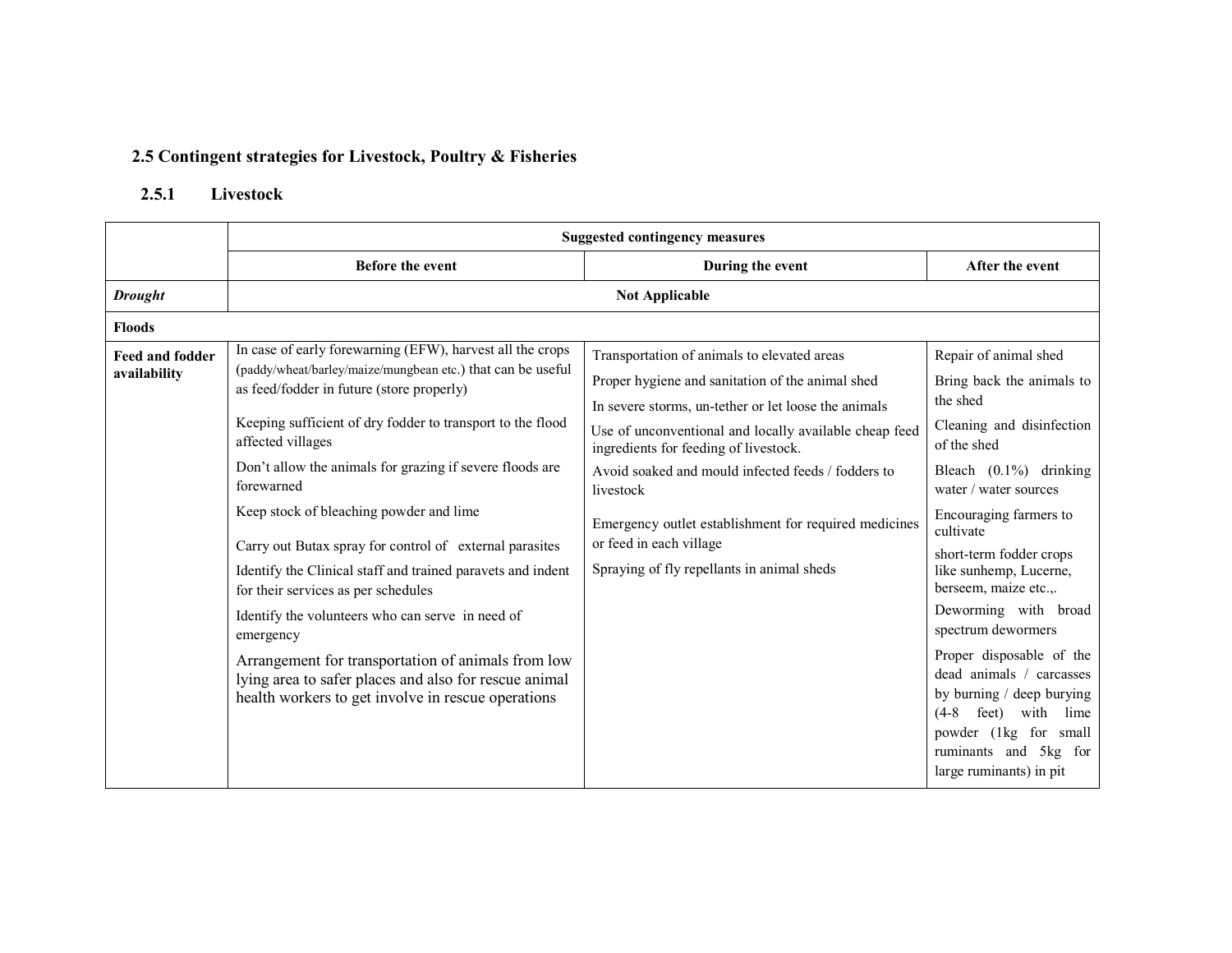|                  |                                                                                                                                                                                                                                                                                                 |                                                                                                                                                                                                                                                                                                                                                                                                                                        | Drying the harvested crop<br>material<br>and<br>proper<br>storage for use as fodder.                         |
|------------------|-------------------------------------------------------------------------------------------------------------------------------------------------------------------------------------------------------------------------------------------------------------------------------------------------|----------------------------------------------------------------------------------------------------------------------------------------------------------------------------------------------------------------------------------------------------------------------------------------------------------------------------------------------------------------------------------------------------------------------------------------|--------------------------------------------------------------------------------------------------------------|
| Cyclone          |                                                                                                                                                                                                                                                                                                 | Not applicable                                                                                                                                                                                                                                                                                                                                                                                                                         |                                                                                                              |
| Cold wave        | Covering all the wire meshed walls / open area with gunny<br>bags/ polyethylene sheets (with a mechanism for lifting during<br>the day time and putting down during night time)                                                                                                                 | Allow for late grazing between 10AM to 3PM during cold<br>waves<br>Add 25-50 ml of edible oil in concentrates and fed to the<br>animal during cold waves<br>In severe cases, put on the heaters at night times<br>Apply / sprinkle lime powder in the animal shed during cold<br>waves to neutralize ammonia accumulation                                                                                                              | Feed the animals as per<br>routine schedule<br>Allow the<br>animals<br>for<br>grazing (normal timings)       |
| <b>Heat wave</b> | Arrangement for protection from heat wave<br>Plantation around the shed<br>$\bf{1)}$<br>$H2O$ sprinklers / foggers in the shed<br>11)<br>Application of white reflector paint on the roof<br>iii)<br>Thatched sheds should be provided as a shelter to<br>iv)<br>animal to minimize heat stress | Allow the animals early in the morning or late in the evening<br>for grazing during heat waves<br>Feed green fodder/silage / concentrates during day time and<br>roughages / hay during night time in case of heat waves<br>Put on the foggers / sprinkerlers/fans during heat weaves in<br>case of high yielders (Jersey/HF crosses)<br>In severe cases, vitamin 'C' and electrolytes should be added<br>in $H_2O$ during heat waves. | Feed the animals as per<br>routine schedule<br>Allow<br>the<br>animals<br>for<br>grazing (normal timings)    |
| <b>Insurance</b> | Encouraging insurance of livestock                                                                                                                                                                                                                                                              | Listing out the details of the dead animals                                                                                                                                                                                                                                                                                                                                                                                            | Submission for insurance<br>claim and availing insurance<br>benefit<br>Purchase of new productive<br>animals |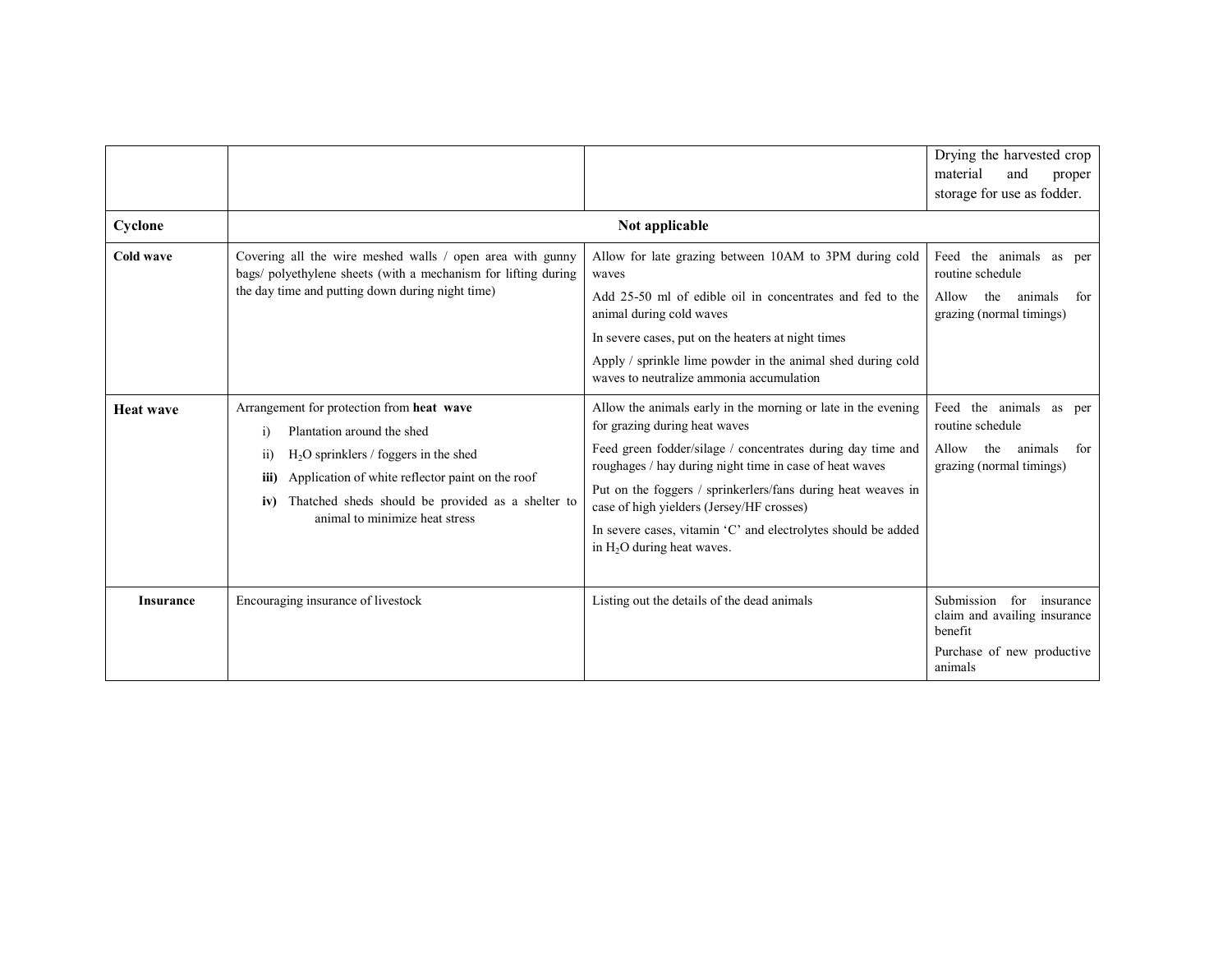#### 2.5.2 Poultry

|                                            | <b>Suggested contingency measures</b>                                                                                                         | Convergence/<br>linkages with ongoing<br>programs, if any                                                                                                                                                            |                                                                                                                                                                                                                     |  |  |  |
|--------------------------------------------|-----------------------------------------------------------------------------------------------------------------------------------------------|----------------------------------------------------------------------------------------------------------------------------------------------------------------------------------------------------------------------|---------------------------------------------------------------------------------------------------------------------------------------------------------------------------------------------------------------------|--|--|--|
|                                            | <b>Before the event</b>                                                                                                                       | During the event                                                                                                                                                                                                     | After the event                                                                                                                                                                                                     |  |  |  |
| <b>Drought</b>                             |                                                                                                                                               | Not applicable                                                                                                                                                                                                       |                                                                                                                                                                                                                     |  |  |  |
| <b>Floods</b>                              |                                                                                                                                               |                                                                                                                                                                                                                      |                                                                                                                                                                                                                     |  |  |  |
| Shortage of feed<br>ingredients            | In case of EFW, shift the birds to safer place<br>Storing of house hold grain like maize,<br>broken rice, bajra etc,<br>Culling of weak birds | Use stored feed as supplement<br>Don't allow for scavenging                                                                                                                                                          | Routine practices are followed                                                                                                                                                                                      |  |  |  |
| <b>Drinking</b> water                      | Provide clean drinking water                                                                                                                  | Sanitation of drinking water                                                                                                                                                                                         | Sanitation of drinking water                                                                                                                                                                                        |  |  |  |
| <b>Health</b> and<br>disease<br>management | In case of EFW, add antibiotic powder in<br>drinking water to prevent any disease<br>outbreak                                                 | Sanitation of poultry house<br>Treatment of affected birds<br>Prevent water logging surrounding the sheds<br>Assure supply of electricity<br>Sprinkle lime powder to prevent ammonia<br>accumulation due to dampness | Disposal of dead birds by<br>burning / burying with line<br>powder in pit<br>Disposal of poultry manure to<br>prevent protozoal problem<br>Supplementation<br>οf<br>coccidiostats in feed<br>Vaccination against RD |  |  |  |
| Cyclone                                    | Not applicable                                                                                                                                |                                                                                                                                                                                                                      |                                                                                                                                                                                                                     |  |  |  |
| Heat wave and cold wave                    |                                                                                                                                               |                                                                                                                                                                                                                      |                                                                                                                                                                                                                     |  |  |  |
| Shelter/environme<br>nt management         | Heat wave: Provision of proper shelter with<br>good ventilation                                                                               | In severe cases, foggers/water sprinklers/wetting<br>of hanged gunny bags should be arranged<br>Don't allow for scavenging during mid day                                                                            | Routine practices are followed                                                                                                                                                                                      |  |  |  |
|                                            | <b>Cold wave:</b> Provision of proper shelter                                                                                                 | Close all openings with polythene sheets                                                                                                                                                                             | Routine practices are followed                                                                                                                                                                                      |  |  |  |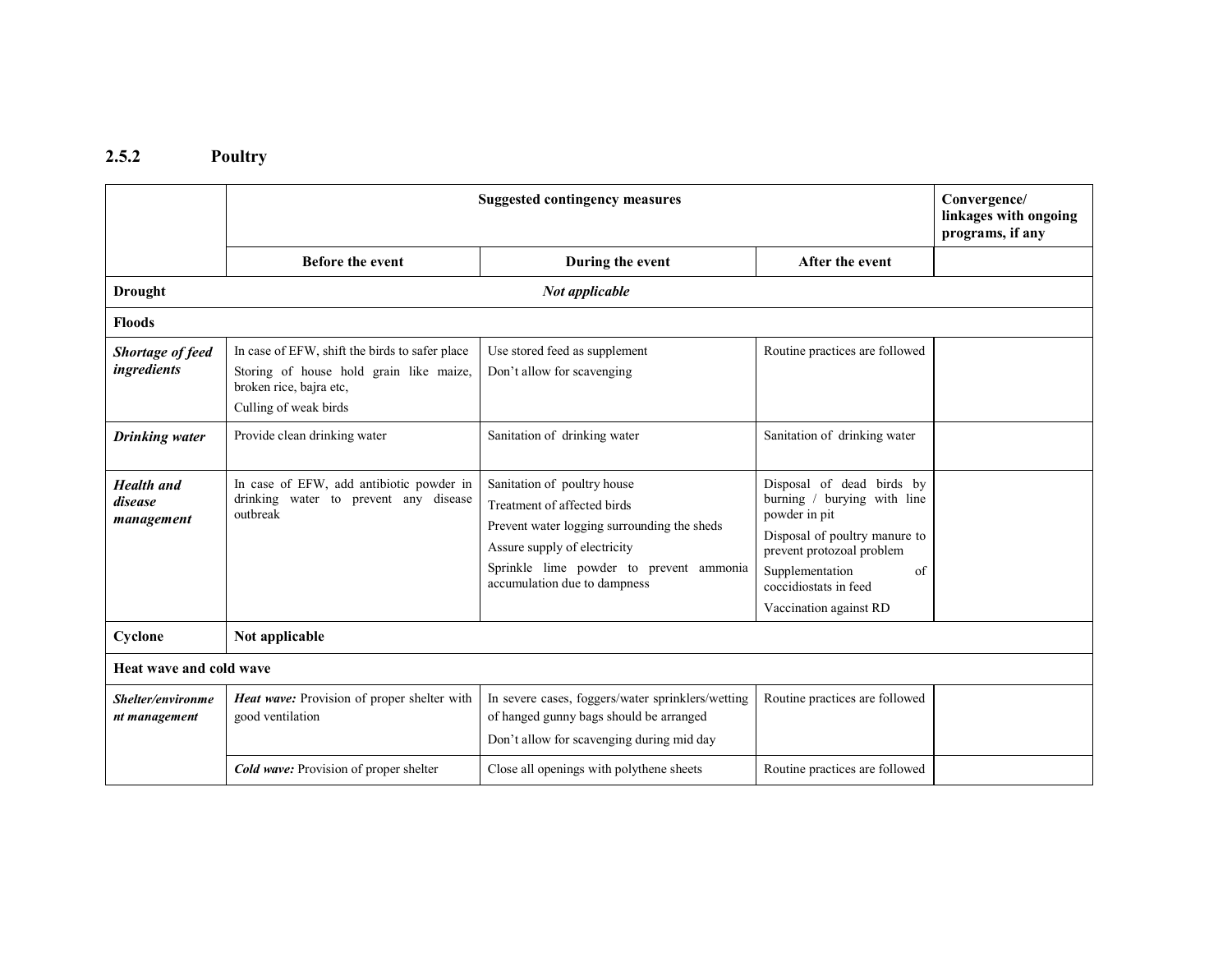|                                         | Arrangement for brooding<br>Assure supply of continuous electricity | In severe cases, arrange heaters<br>Don't allow for scavenging during early morning<br>and late evening                                                                                |                                |  |
|-----------------------------------------|---------------------------------------------------------------------|----------------------------------------------------------------------------------------------------------------------------------------------------------------------------------------|--------------------------------|--|
| <b>Health and disease</b><br>management | Deworming and vaccination against RD and<br>fowl pox                | Supplementation of house hold grain<br>Provide cool and clean drinking water with<br>electrolytes and vit. C<br>In hot summer, add anti-stress probiotics in<br>drinking water or feed | Routine practices are followed |  |

#### 2.5.3. Fisheries/ Aquaculture

|                                | <b>Suggested Contingency measures</b> |                                   |                                                   |  |
|--------------------------------|---------------------------------------|-----------------------------------|---------------------------------------------------|--|
|                                | <b>Before the event</b>               | During the event                  | After the event                                   |  |
| 1. Drought                     |                                       |                                   |                                                   |  |
| A. Capture                     |                                       |                                   |                                                   |  |
| <b>Marine</b>                  | $\overline{\phantom{a}}$              | $\overline{\phantom{a}}$          | -                                                 |  |
| <b>Inland</b>                  |                                       |                                   |                                                   |  |
| (i) Shallow water depth due to | i) Critical analysis of long range    | i) Use stored water.              | i) Need based monitoring through research plan.   |  |
| insufficient rains/inflow      | forecast data.                        | ii) Make judicious use of         | ii) Intensive afforestation program.              |  |
|                                | ii) Storage of water.                 | available water sources.          | iii) Augmentation of surface water flow.          |  |
|                                | iii) Afforestation program            | iii) Divert water from unutilized | iv) Construction of water reservoir.              |  |
|                                | iv) Conservation of rivers,           | areas.                            | v) Adoption of rain harvesting methods.           |  |
|                                | wetlands/village ponds.               | iv) Utilize canal water.          | vii) Prepare vulnerability map.                   |  |
|                                | v) Re-excavation of local             | v) Aeration of fish ponds.        |                                                   |  |
|                                | canals/ponds.                         |                                   |                                                   |  |
| (ii) Changes in water quality  | i) Dumping of solid, liquid and       | i) Use disinfectants and          | i) To maintain water quality, need based research |  |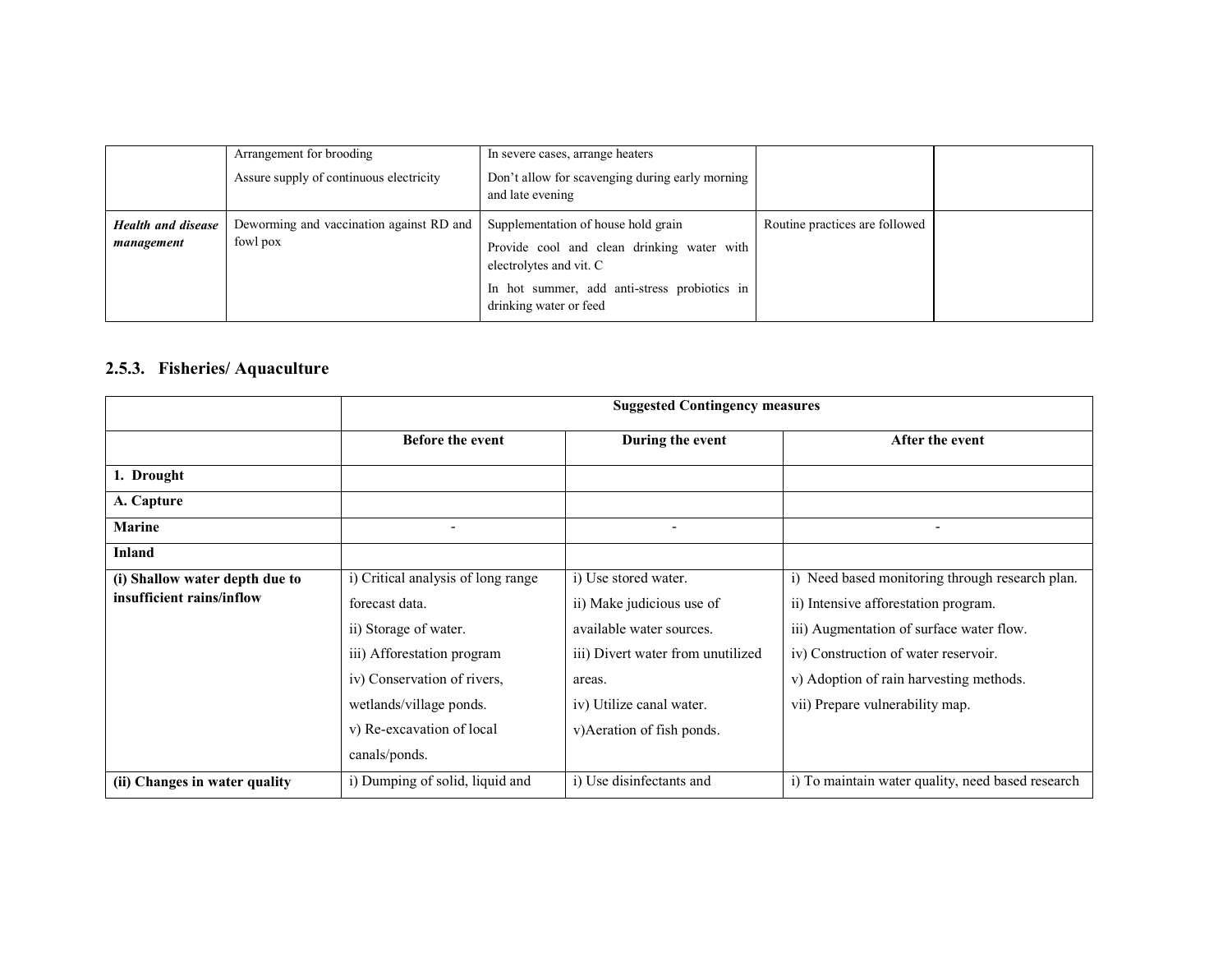|                                      | waste should be stopped.             | therapeutic drugs.                  | data should be generated.                        |
|--------------------------------------|--------------------------------------|-------------------------------------|--------------------------------------------------|
|                                      | ii)Store chemicals, disinfectants    | ii) Adoption of bio remedial        | ii) Dumping of solid, liquid and waste should be |
|                                      | and therapeutic drugs.               | measures                            | stopped through enactment of legislation.        |
| (iii) Any other                      |                                      |                                     |                                                  |
| <b>B.</b> Aquaculture                |                                      |                                     |                                                  |
| (i) Shallow water in ponds due to    | i) Critical evaluation of long range | i) Use stored water.                | i) Need based monitoring through research plan.  |
| insufficient rains/inflow            | forecast data.                       | ii) Make judicious use of           | ii) Intensive afforestation program.             |
|                                      | ii) Storage of water.                | available water sources.            | iii) Augmentation of surface water flow.         |
|                                      | iii) Afforestation program.          | iii) Divert water from unutilized   | iv) Construction of water reservoir.             |
|                                      | iv) Installation of tube wells.      | areas.                              | v) Adoption of rain harvesting methods.          |
|                                      | v) Conservation of                   | iv) Utilize canal water.            | vii) Prepare vulnerability map.                  |
|                                      | rivers/wetlands/dams.                | v)Aeration of fish ponds.           |                                                  |
|                                      | vi) Re-excavation of local canals    |                                     |                                                  |
|                                      | and ponds                            |                                     |                                                  |
| (ii) Impact of salt load build up in | i) Store chemicals, disinfectants    | i) Immediate examination of         | i) Need based research data should be generated. |
| ponds/Changes in water quality       | and therapeutic drugs.               | water samples.                      | ii) Cleaning of water bodies.                    |
|                                      |                                      | ii) Use appropriate disinfectants   | iii) Regular water monitoring and bio-monitoring |
|                                      |                                      | and therapeutic drugs.              | of water bodies.                                 |
|                                      |                                      | iii) Adoption of bio-remedial       |                                                  |
|                                      |                                      | measures.                           |                                                  |
|                                      |                                      | iv)Reduce salinity to moderate      |                                                  |
|                                      |                                      | levels for increasing survival rate |                                                  |
|                                      |                                      | of fish/prawn/other organisms       |                                                  |
|                                      |                                      | with the application of scientific  |                                                  |
|                                      |                                      | techniques.                         |                                                  |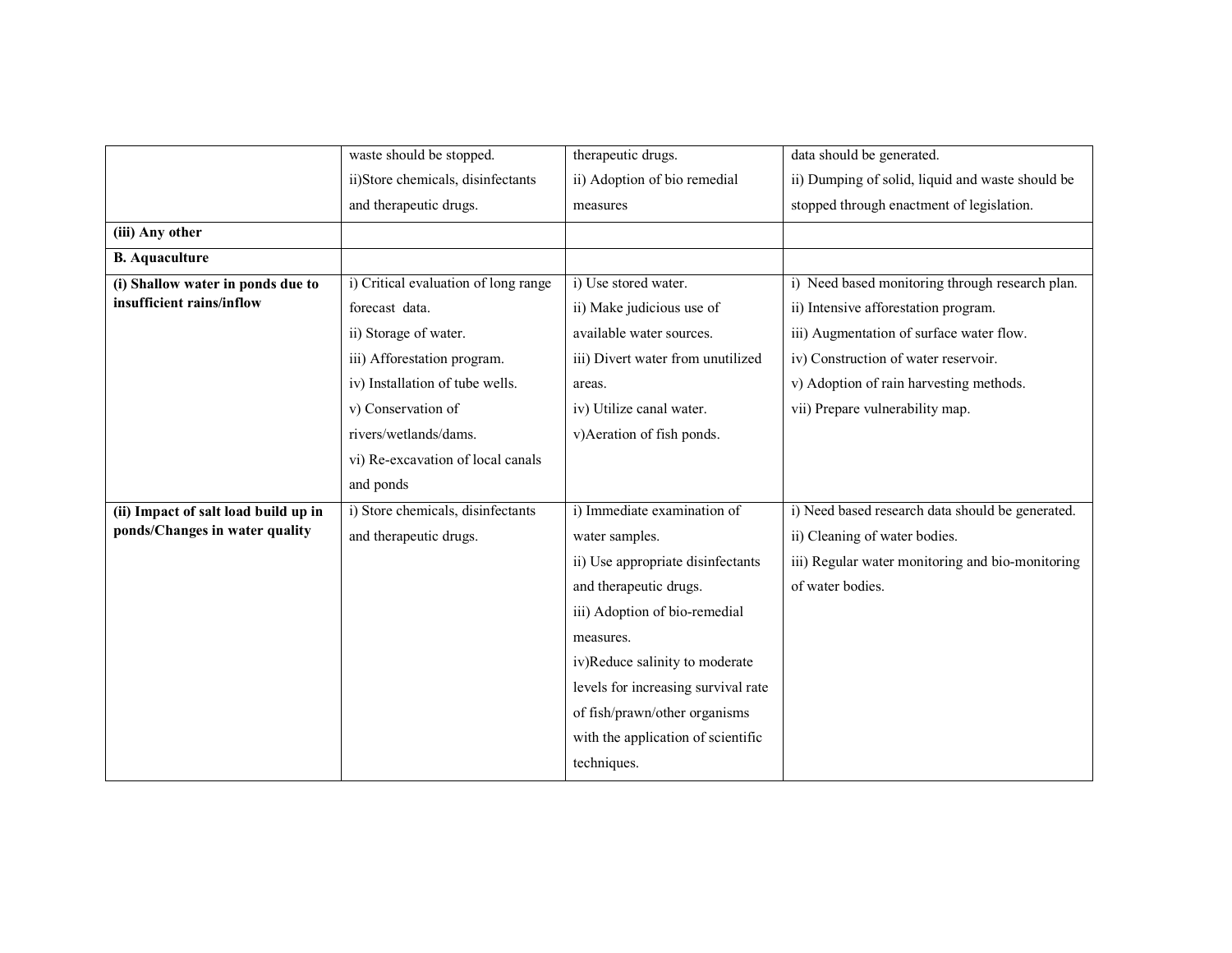| (iii) Any other                   |                                     |                                  |                                                       |
|-----------------------------------|-------------------------------------|----------------------------------|-------------------------------------------------------|
| 2. Flood                          |                                     |                                  |                                                       |
| A. Capture                        |                                     |                                  |                                                       |
| <b>Marine</b>                     |                                     |                                  |                                                       |
| <b>Inland</b>                     |                                     |                                  |                                                       |
| (i) Average compensation paid due | i) Be prepared to evacuate at a     | i) Human evacuation from the     | i) Arrangement for rescue and casualty care.          |
| to loss of human life             | short notice.                       | area.                            | ii) Arrangement for burial control room.              |
|                                   | ii) Preparation of flood control    | ii) Coordination of assistance.  | iii) Restoration of essential services, security and  |
|                                   | action plan.                        | iii) Damage and need assessment. | protection of property                                |
|                                   | iii) Warning dissemination and      | iv) Immediate management of      | iv)Support to rehabilitation, logistics, training and |
|                                   | precautionary response.             | relief supplies.                 | awareness build up $&$ testing and updating the       |
|                                   | iv) Formation of flood              | v) Immediate help and            | plan                                                  |
|                                   | management committee.               | compensation delivery during     | v) Insurance claim.                                   |
|                                   | v) Mobilize local committees for    | emergency.                       |                                                       |
|                                   | protection.                         |                                  |                                                       |
|                                   | vi)Enhancement in coping            |                                  |                                                       |
|                                   | capabilities of common people.      |                                  |                                                       |
|                                   | vii) Insurance for the life of      |                                  |                                                       |
|                                   | people/fishermen.                   |                                  |                                                       |
| (ii) No. of boats/nets damaged    | i) Annual repair of boats/nets and  | i) Coordination of assistance.   | i) Education/training for technical knowledge for     |
|                                   | gears.                              | iii) Immediate management of     | the repair of boats/nets and gears.                   |
|                                   | ii) Insurance of boats/nets/gears.  | relief supplies.                 | ii) Provision for evacuation.                         |
|                                   |                                     | iv) Govt. support and            | iii) Loss assessment & insurance claim.               |
|                                   |                                     | compensation.                    |                                                       |
| (iii) No. of houses damaged       | i) Educate and provide training for | i) Damaged house enumeration     | i) Repair of damaged houses.                          |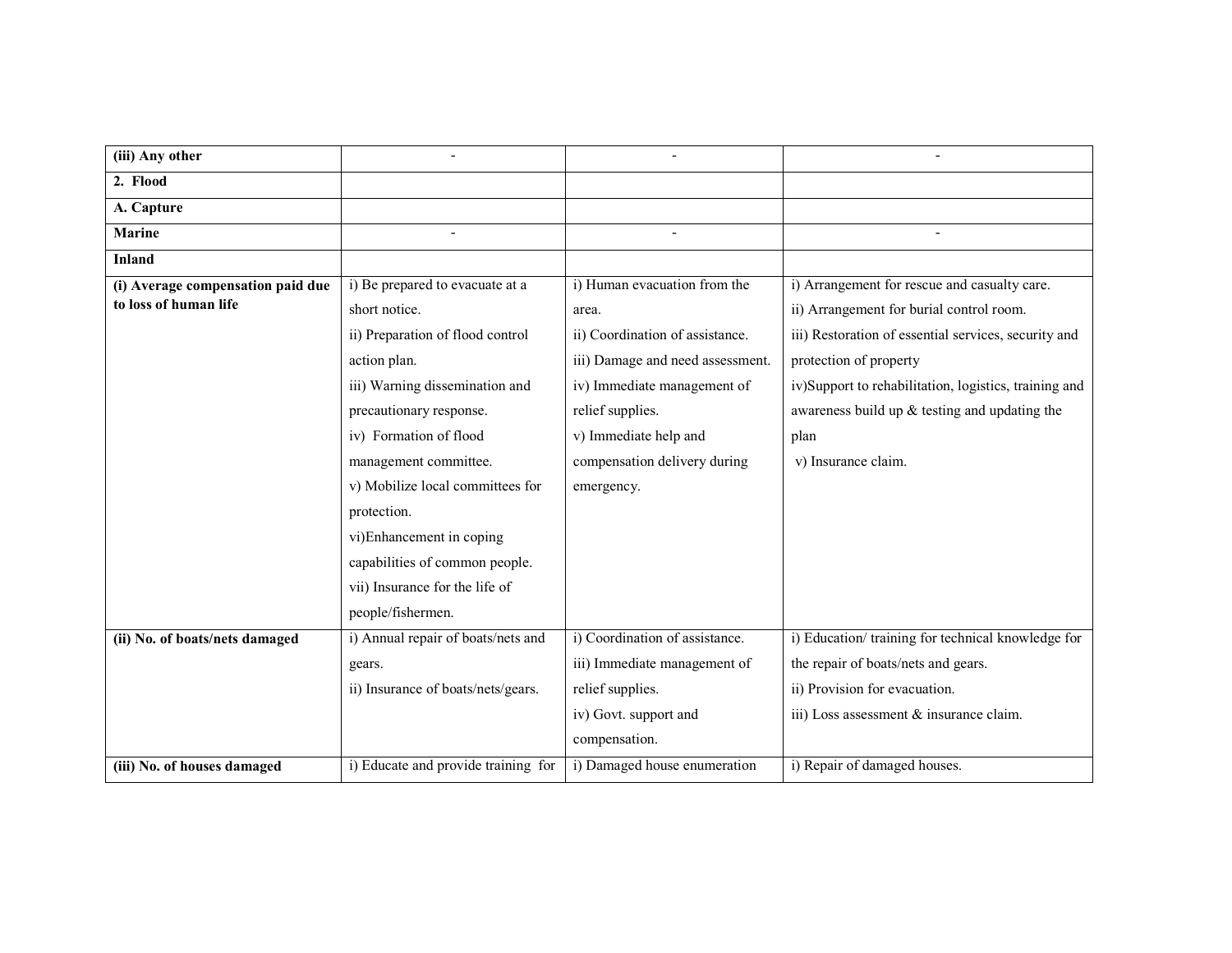|                              | the repair of houses.                 | and loss assessment.               | ii) Loss assessment & insurance claim.              |
|------------------------------|---------------------------------------|------------------------------------|-----------------------------------------------------|
|                              | ii) Store raw materials for repairing | ii)Coordination of assistance.     |                                                     |
|                              | of houses.                            | iii) Immediate management of       |                                                     |
|                              | iii) House insurance.                 | relief supplies.                   |                                                     |
|                              |                                       | iv) Immediate support and          |                                                     |
|                              |                                       | compensation.                      |                                                     |
| (iv) Loss of stock           | i) Keep boats, nets/gears ready for   | i)Mobilize local people for        | i) Locate backup stocks and verify its usability.   |
|                              | emergency use.                        | protection                         | ii) Follow flood control management plan.           |
|                              | ii) Store fuels, food/other item.     | ii)Hire stock/inputs from          | iii)Notify utilities of the critical demand about   |
|                              | iii) Develop flood control            | areas/company/ farmers who are     | loss of stock and inputs.                           |
|                              | management plans.                     | not affected by flood.             | iv) Loss assessment & insurance claim.              |
|                              | iv) Stock material insurance.         |                                    |                                                     |
| (v) Changes in water quality | i) Provision to stop/close the        | i) Do not use contaminated water.  | i) Need based research data should be generated     |
|                              | effluent/sewage discharge point in    | ii) Proper preparation and         | to maintain water quality,                          |
|                              | to water bodies.                      | management through emergency       | ii) Dumping of solid, liquid and waste should be    |
|                              | ii) Store chemicals, disinfectants    | aeration.                          | stopped through enactment of legislation.           |
|                              | and therapeutic drugs.                | iii) Use appropriate amount of     | iii) Contact govt. and industrial organization for  |
|                              | iii) Develop flood control            | disinfectants, chemicals and       | immediate remedy and cleaning of the water          |
|                              | management plan.                      | therapeutic drugs.                 | bodies.                                             |
|                              |                                       | iv)Immediate support of            | iv) Regular water monitoring and bio-monitoring     |
|                              |                                       | govt./industrial organization for  | of water bodies for formulation of management       |
|                              |                                       | maintaining the purity and quality | plan.                                               |
|                              |                                       | of water bodies.                   |                                                     |
|                              |                                       | v) Need based bioremediation.      |                                                     |
| (vi) Health and disease      | i) Advance planning and               | i)Prompt action or immediate       | i) Laboratory diagnosis of disease fish, generation |
|                              | preparedness.                         | removal of disease causing         | of data about type or kind of disease spread.       |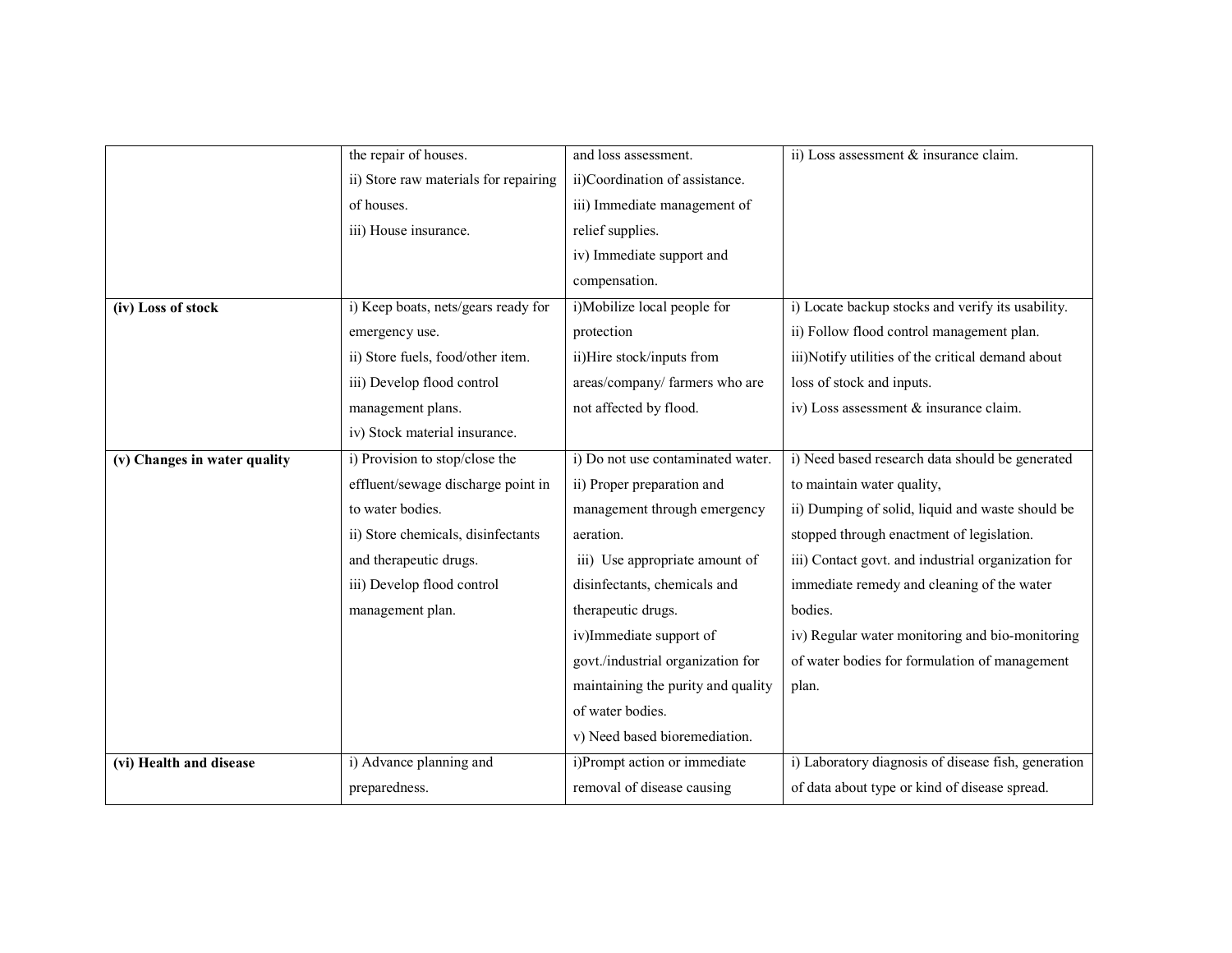|                                 | ii) Store chemicals, disinfectants | agents/ dead fish.                  | ii) Eradicating the disease where possible.           |
|---------------------------------|------------------------------------|-------------------------------------|-------------------------------------------------------|
|                                 | and therapeutic drugs.             | ii)Proper disposal of dead fish.    | iii)Follow up surveillance and monitoring after       |
|                                 | iii) Stock sufficient stock of     | iii) Use appropriate amount of      | disease outbreak.                                     |
|                                 | medicines.                         | disinfectants, chemicals and        | iv) Bio-monitoring and maintaining water quality.     |
|                                 |                                    | therapeutic drugs.                  | v)Need based research data should be generated.       |
|                                 |                                    | iv) Emergency aeration or           | vi) Loss assessment & insurance claim.                |
|                                 |                                    | splashing in water bodies.          |                                                       |
|                                 |                                    |                                     |                                                       |
| <b>B.</b> Aquaculture           |                                    |                                     |                                                       |
| (i) Inundation with flood water | i) Proper facility construction    | i) Arrangement for evacuation       | i) Support to rehabilitation, logistics, training and |
|                                 | /strengthening for ponds and its   | ii) Arrangement for rescue and      | awareness build up $&$ testing and updating the       |
|                                 | stock safety.                      | casualty care                       | plan.                                                 |
|                                 | ii) Development of flood control   | iii) Arrangement for burial control | ii) Reallocate fish to maintain appropriate           |
|                                 | management plan.                   | room.                               | biomass so that waste assimilation capacity of        |
|                                 | iii) Arrangement of emergency      | iv) Restoration of essential        | pond is not exceeded.                                 |
|                                 | backup equipment on site.          | services, security and protection   | iii) Reduce or cease feeding because uneaten food     |
|                                 | iv) Insurance of stocks.           | of property.                        | and fish wastes causes decrease in dissolved          |
|                                 | v) Prevention from entry of        | v) Coordination of assistance.      | oxygen level.                                         |
|                                 | alien/wild organisms through flood | vi) Damage and need assessment.     | iv) Strengthening of water bodies/ponds.              |
|                                 | water.                             | vii) Immediate management of        | v) Loss assessment $&$ insurance claim.               |
|                                 |                                    | relief supplies.                    |                                                       |
|                                 |                                    | viii) Release excess water from     |                                                       |
|                                 |                                    | height of T.                        |                                                       |
|                                 |                                    | ix) Lower the water level in        |                                                       |
|                                 |                                    | culture facilities.                 |                                                       |
|                                 |                                    |                                     |                                                       |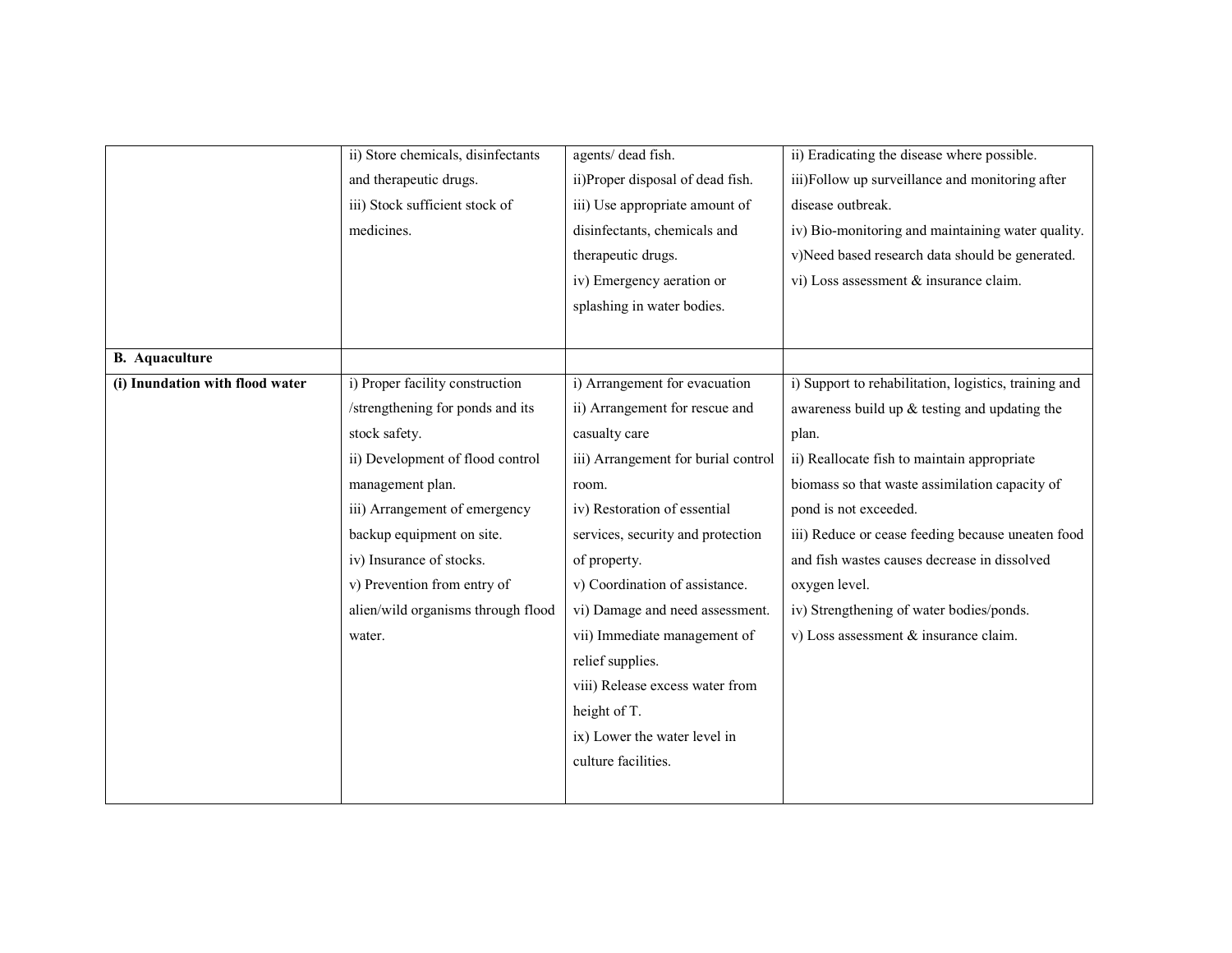| (ii) Water contamination and | i) Provision to stop/close the     | i) Do not use contaminated          | i) Need based research data should be generated     |
|------------------------------|------------------------------------|-------------------------------------|-----------------------------------------------------|
| changes in water quality     | effluent/sewage discharge into     | water.                              | to maintain water quality,                          |
|                              | water bodies.                      | ii) Proper preparation and          | ii) Dumping of solid, liquid and waste should be    |
|                              | ii) Store chemicals, disinfectants | management through emergency        | stopped through enactment of legislation.           |
|                              | and therapeutic drugs.             | aeration.                           | iii) Contact govt. and industrial organization for  |
|                              | iii) Develop flood control         | iii) Use appropriate amount of      | immediate remedy and cleaning of water bodies.      |
|                              | management plan.                   | disinfectants, chemicals and        | iv) Regular water monitoring and bio-monitoring     |
|                              |                                    | therapeutic drugs.                  | of water bodies for formulation of management       |
|                              |                                    | iv) Immediate support of            | plan.                                               |
|                              |                                    | govt./industrial organization for   |                                                     |
|                              |                                    | maintaining the purity and quality  |                                                     |
|                              |                                    | of water bodies.                    |                                                     |
|                              |                                    | iv) Need based bioremediation.      |                                                     |
| (iii) Health and diseases    | i) Advance planning and            | i)Identification of type of disease | i) laboratory diagnosis of disease fish, generation |
|                              | preparedness.                      | outbreak, prompt action or          | of data about type or kind of disease occurrence.   |
|                              | ii) Store chemicals, disinfectants | immediate removal of disease        | ii) Eradicating the disease.                        |
|                              | and therapeutic drugs.             | causing agents/ dead fish.          | iii) Follow up surveillance and monitoring after    |
|                              | iii) Stock sufficient emergency    | ii) Proper disposal of dead fish.   | disease outbreak.                                   |
|                              | medicines.                         | iii) Use appropriate amount of      | iv) Proper disposal of dead fish.                   |
|                              |                                    | disinfectants, chemicals and        | vii) Loss assessment & insurance claim.             |
|                              |                                    | therapeutic drugs.                  |                                                     |
|                              |                                    | iv) Determination of nature and     |                                                     |
|                              |                                    | speed of transmission of diseases.  |                                                     |
|                              |                                    | v) Proper preparation and           |                                                     |
|                              |                                    | management through emergency        |                                                     |
|                              |                                    | aeration.                           |                                                     |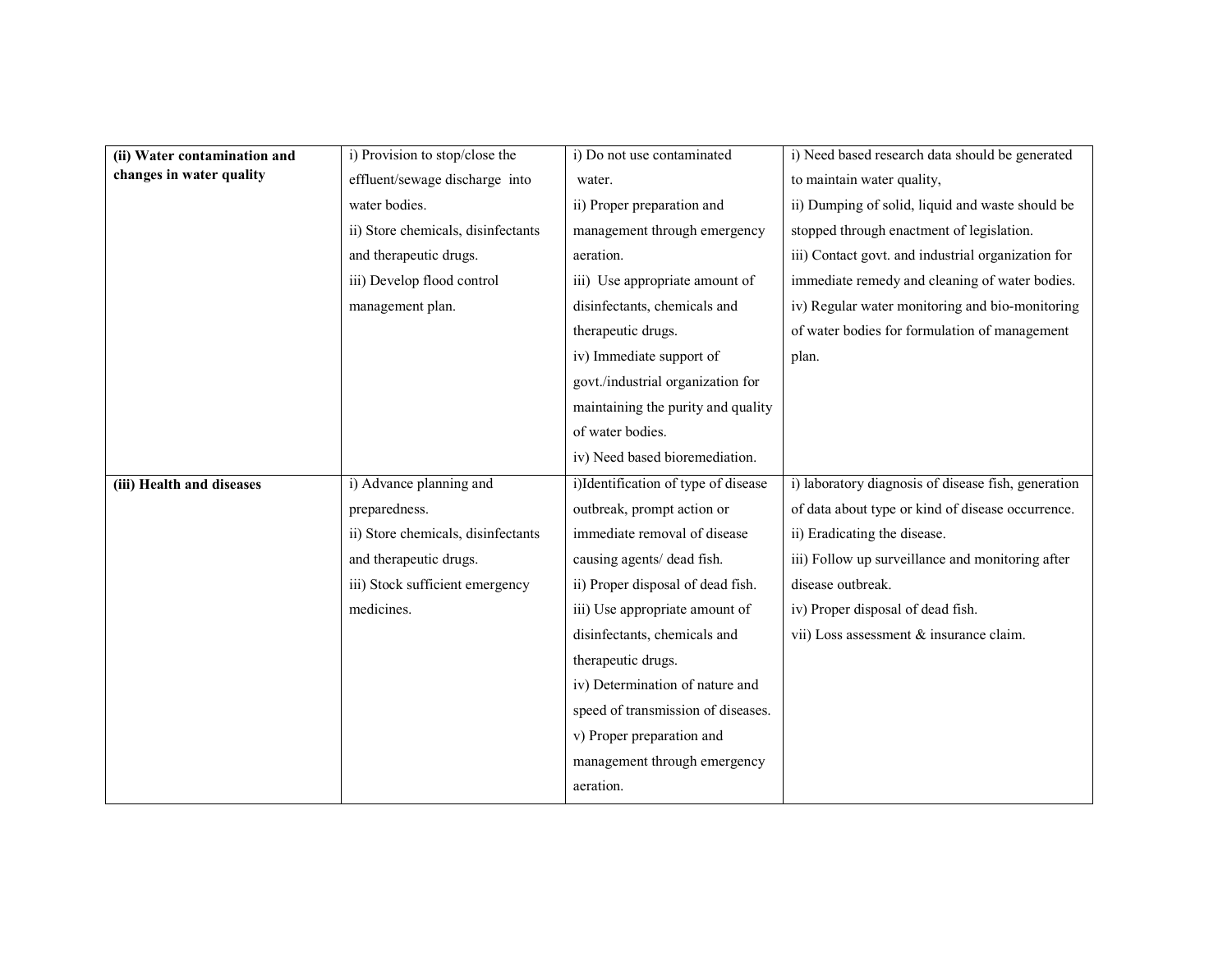| (iv) Loss of stock and input (feed, | i) Keep the stock/input in safer      | i) Search/locate the stock/input, if | i) Strengthening of stock.                   |
|-------------------------------------|---------------------------------------|--------------------------------------|----------------------------------------------|
| chemicals)                          | place for emergency purpose.          | the condition is good can be used    | ii) Assessment of total loss.                |
|                                     | ii) Store fuels, food/other items.    | for the purpose otherwise discard    | iii) Insurance claims.                       |
|                                     | iii) Develop flood control            | it.                                  |                                              |
|                                     | management plan.                      | ii) Mobilize local people for        |                                              |
|                                     | iv) Stock material insurance.         | protection.                          |                                              |
|                                     |                                       | iii) Purchase/hire valuable          |                                              |
|                                     |                                       | stock/inputs from areas/company/     |                                              |
|                                     |                                       | farmers who are not affected by      |                                              |
|                                     |                                       | flood                                |                                              |
| (v) Infrastructure damage (pumps,   | i)Training for emergency the repair   | i) Damaged infrastructure            | i) Locate backup equipment and verify its    |
| aerators, huts etc)                 | of infrastructure.                    | enumeration and need assessment.     | operation.                                   |
|                                     | ii) Store raw materials for repairing | ii) Locate backup equipment and      | ii) Notify utilities of the critical demand. |
|                                     | of pumps aerators, huts etc.          | verify its operation.                | iii) Repair of damaged infrastructure.       |
|                                     | iii) Infrastructure insurance.        | iii)Coordination of assistance.      | iv) Loss assessment & insurance claim.       |
|                                     |                                       | iv)Immediate management of           |                                              |
|                                     |                                       | relief supplies.                     |                                              |
|                                     |                                       |                                      |                                              |
| (vi) Any other                      |                                       |                                      |                                              |
| 3. Cyclone / Tsunami                |                                       | <b>NA</b>                            |                                              |
| A. Capture                          | $\overline{a}$                        |                                      |                                              |
| <b>Marine</b>                       | $\overline{a}$                        |                                      |                                              |
| (i) Average compensation paid due   |                                       |                                      |                                              |
| to loss of fishermen lives          | $\overline{a}$                        | $\overline{a}$                       |                                              |
| (ii) Avg. no. of boats/nets damaged |                                       |                                      |                                              |
| (iii) Avg. no. of houses damaged    |                                       |                                      |                                              |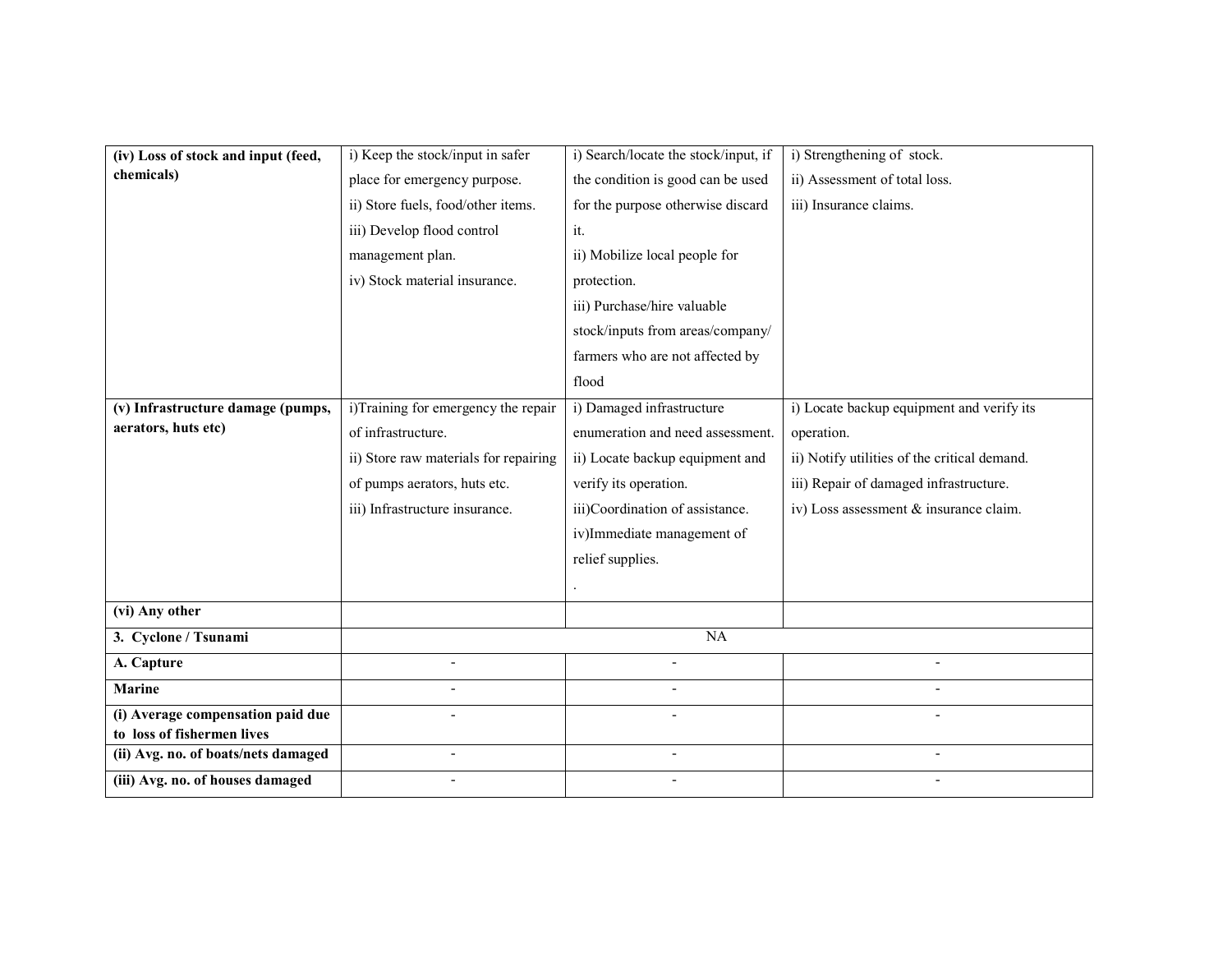| <b>Inland</b>                       |                                       |                                     |                                                    |
|-------------------------------------|---------------------------------------|-------------------------------------|----------------------------------------------------|
| <b>B.</b> Aquaculture               | $\overline{a}$                        |                                     |                                                    |
| (i) Overflow / flooding of ponds    | $\blacksquare$                        |                                     |                                                    |
| (ii) Changes in water quality       | $\blacksquare$                        |                                     |                                                    |
| (freshwater/brackish water ratio)   |                                       |                                     |                                                    |
| (iii) Health and disease            | $\blacksquare$                        | $\blacksquare$                      |                                                    |
| (iv) Loss of stock and input (feed, |                                       |                                     |                                                    |
| chemicals etc.)                     |                                       |                                     |                                                    |
| (v) Infrastructure damage (pumps,   |                                       |                                     |                                                    |
| aerators, shelters/huts etc.)       |                                       |                                     |                                                    |
| (vi) Any other                      | $\overline{a}$                        | $\overline{a}$                      |                                                    |
| 4. Heat wave and cold wave          |                                       |                                     |                                                    |
| A. Capture                          |                                       |                                     |                                                    |
| <b>Marine</b>                       |                                       |                                     |                                                    |
| <b>Inland</b>                       | i)Listen to local weather forecasts   | i) Monitor fishing sites frequently | i) Intensive afforestation program.                |
|                                     | and stay aware of upcoming            | to ensure that they are not         | ii) Collect basic weather data on incidence of     |
|                                     | temperature changes.                  | affected by heat or cold waves.     | extreme as well as physical data of water bodies,  |
|                                     | ii) Arrange the aerators.             | ii) Use dark materials to cover the | water chemistry and seasonal changes, plankton     |
|                                     | iii) Ensure sufficient water quantity | water bodies during excessive       | profile and seasonal blooms, topography and soil   |
|                                     | in water bodies.                      | heat waves.                         | composition.                                       |
|                                     | iv) Formulate strategic fishing       | iii) Adopt proper care and          | iii) Gather information about history of catch per |
|                                     | management during the heat waves      | management during the fishing       | unit effort as well as fish yield rate during heat |
|                                     | or cold waves.                        | period of cold/heat waves like      | wave and cold wave and accordingly simulate        |
|                                     | v) Tree plantation around fish        | keeping stock of drinking water     | future plan for sustainable fishing.               |
|                                     | ponds                                 | and extra cloths.                   | iv) Loss assessment & insurance claim.             |
|                                     |                                       | iv) Educating the farmers through   |                                                    |
|                                     |                                       | electronic / print media            |                                                    |
|                                     |                                       |                                     |                                                    |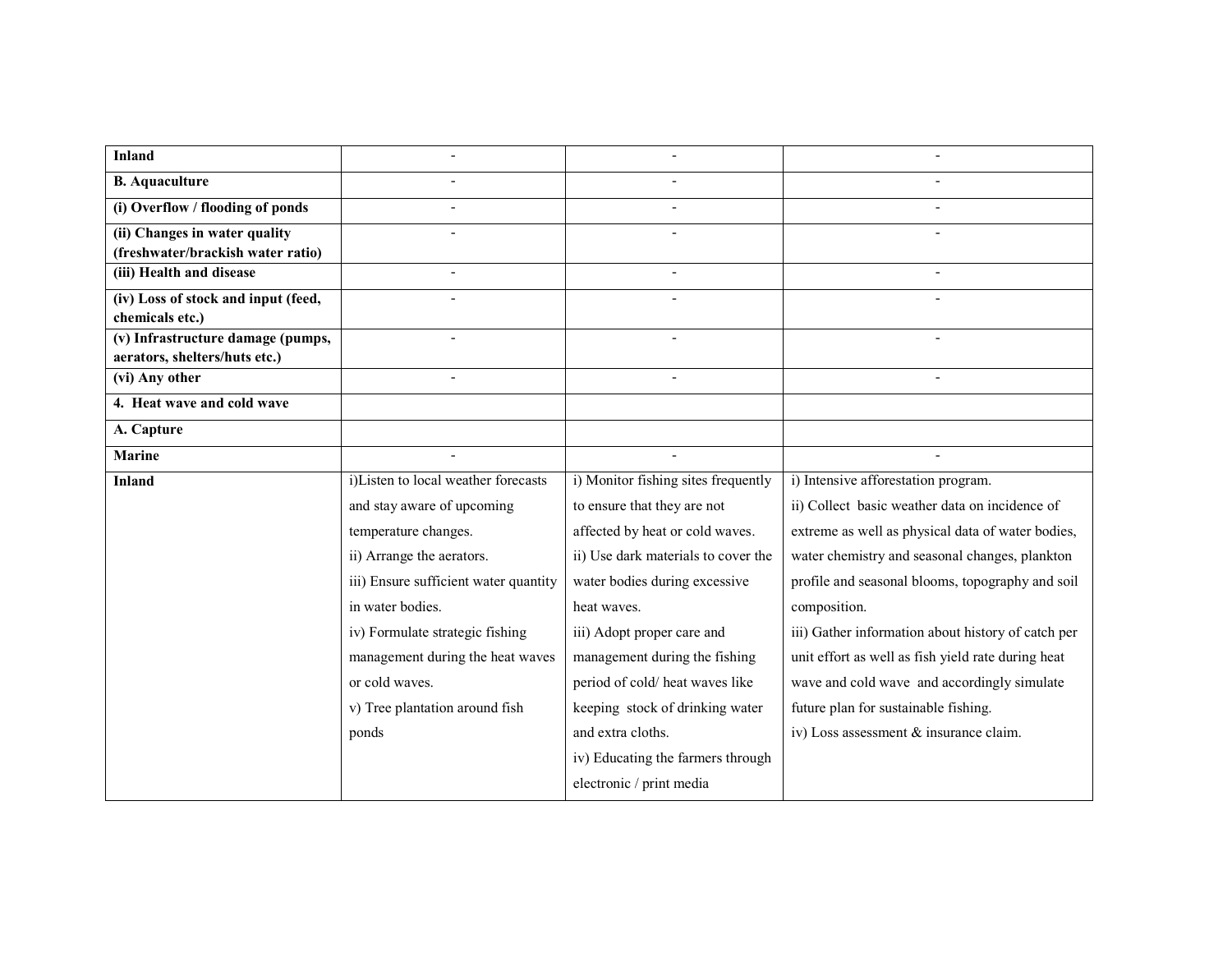| <b>B.</b> Aquaculture           |                                       |                                     |                                                    |
|---------------------------------|---------------------------------------|-------------------------------------|----------------------------------------------------|
| (i) Changes in pond environment | i)Listen to local weather forecasts   | i) Avoid extreme temperature        | i) Intensive afforestation program for reducing    |
| (water quality)                 | and stay aware of upcoming            | changes as well as low              | heat waves.                                        |
|                                 | temperature changes.                  | temperature changes for the safety  | ii)Collect basic weather data on incidence of      |
|                                 | ii) Arrange the aerators.             | of fishermen life.                  | extremes as well as physical data of water bodies, |
|                                 | iii) Ensure sufficient water quantity | ii) Monitor fishing sites           | water chemistry and seasonal changes, plankton     |
|                                 | in water bodies.                      | frequently to ensure that they are  | profile and seasonal blooms, topography and soil   |
|                                 | iv)Formulate strategic fishing        | not affected by heat or cold        | composition.                                       |
|                                 | management during heat/cold           | waves.                              | iii) Gather information about history of catch per |
|                                 | waves.                                | iii) Use dark materials to cover    | unit effort as well as fish yield rate during heat |
|                                 | v) Tree plantation around fish        | the water bodies during excessive   | wave and cold wave and accordingly simulate        |
|                                 | ponds.                                | heat waves.                         | future plan for sustainable fishing.               |
|                                 |                                       | iv) Adopt proper care and           | v) Loss assessment & insurance claim.              |
|                                 |                                       | management during the fishing       |                                                    |
|                                 |                                       | period of cold/heat waves like      |                                                    |
|                                 |                                       | keeping stock of drinking water     |                                                    |
|                                 |                                       | and extra cloths.                   |                                                    |
|                                 |                                       | v) Educating the farmers through    |                                                    |
|                                 |                                       | electronic/print media              |                                                    |
|                                 |                                       |                                     |                                                    |
| (ii) Health and disease         | i) Advance planning and               | i)Identification of type of disease | i) laboratory diagnosis of disease agents,         |
| management                      | preparedness.                         | outbreak, prompt action or          | generation of data about type or kind of disease   |
|                                 | ii) Store chemicals, disinfectants    | immediate removal of disease        | spread.                                            |
|                                 | and therapeutic drugs.                | causing agents/ dead fish.          | ii) Eradicating the disease where possible.        |
|                                 | iii) Develop heat/cold wave control   | ii) Proper disposal of dead fish.   | iii) Follow up surveillance and monitoring after   |